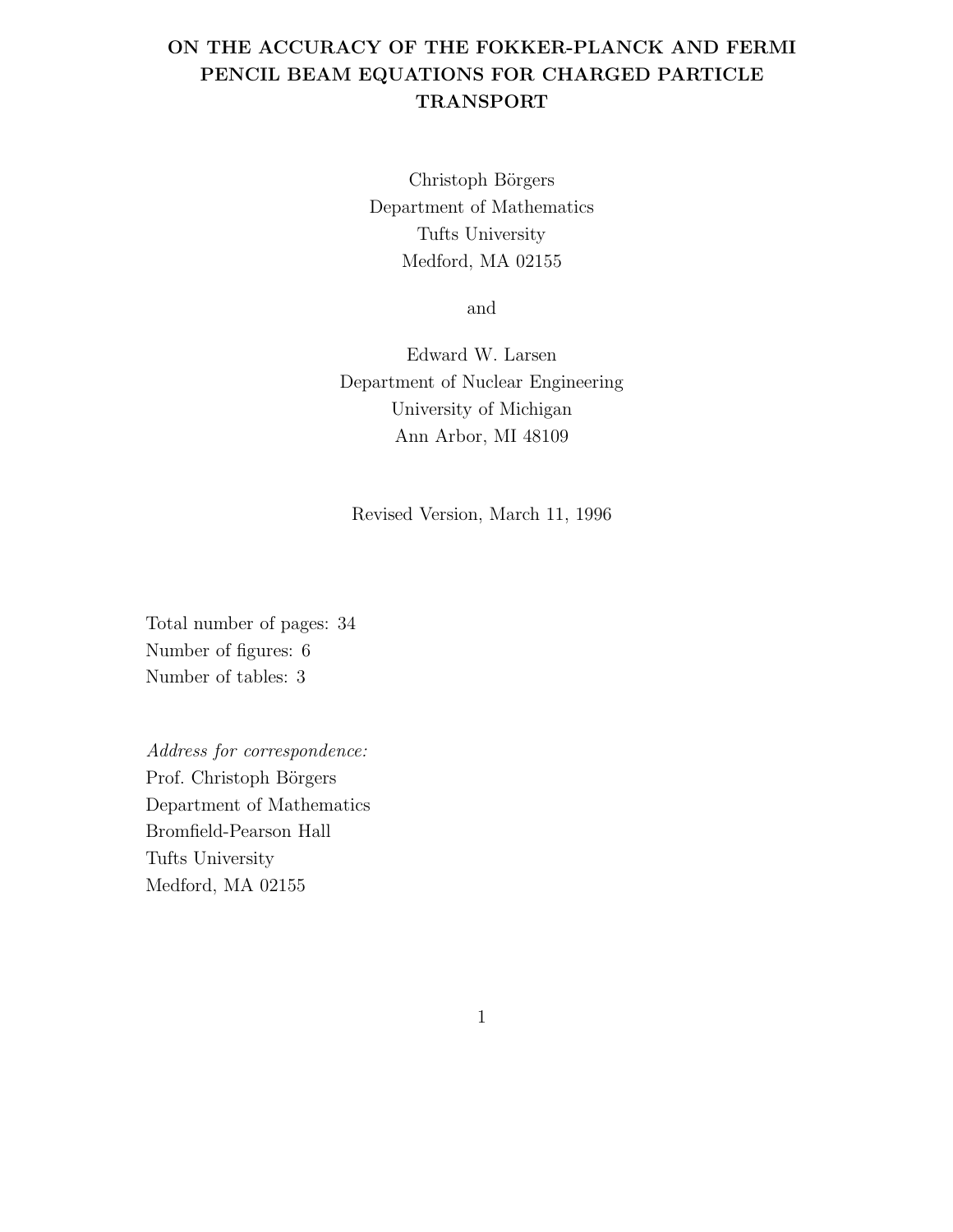Abstract. Electron beam dose calculations are often based on pencil beam formulas such as the Fermi-Eyges formula. The Fermi-Eyges formula gives an exact solution of the Fermi equation. The Fermi equation can be derived from a more fundamental mathematical model, the linear Boltzmann equation, in two steps. First, the linear Boltzmann equation is approximated by the Fokker-Planck equation. Second, the Fokker-Planck equation is approximated by the Fermi equation.

In this paper, we study these approximations. We use a simplified model problem, but choose parameter values closely resembling those relevant in electron beam therapy. Our main conclusions are: 1. The inaccuracy of the Fokker-Planck approximation is primarily due to neglect of large-angle scattering. 2. When computing an approximate solution to the Fokker-Planck equation by Monte Carlo simulation of a transport process, one should let the polar scattering angle be deterministic. 3. At shallow depths, the discrepancy between the linear Boltzmann and Fokker-Planck equations is far more important than that between the Fokker-Planck and Fermi equations.

The first of these conclusions is certainly not new, but we state and justify it more rigorously than in previous work.

Keywords: electron beam, pencil beam, Fermi-Eyges theory, Fokker-Planck approximation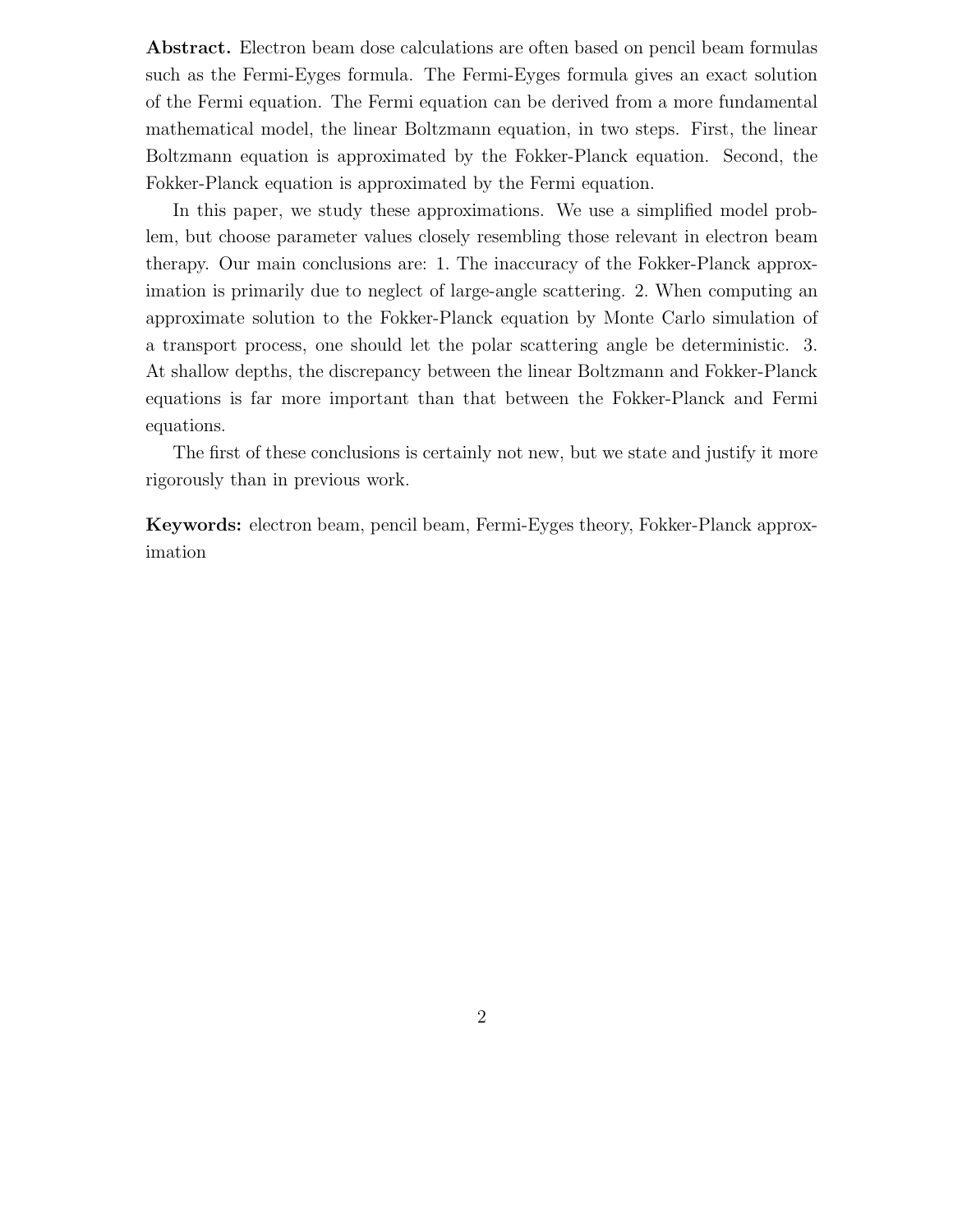1. Introduction. The main computational algorithms currently in clinical use for electron dose calculations are the pencil beam algorithms<sup>1-9</sup>. These algorithms are based on approximate closed-form descriptions of steady pencil beams. A pencil beam is a particle beam that enters an object through a single point on the boundary, with all particles moving in a single direction, as illustrated in Fig. 1. Approximate closed-form descriptions of pencil beams can be obtained by fitting computational or laboratory data, or they can be derived mathematically.<sup>10</sup>−<sup>14</sup> Combinations of these approaches are also possible. For example, approximate pencil beam formulas derived mathematically may suggest efficient ways of accurately fitting experimental data.

The earliest pencil beam formula was proposed by Fermi.<sup>10</sup> Starting from a microscopic model of monoenergetic particle transport, he derived, in a non-rigorous way, a partial differential equation resembling the Fokker-Planck equation. For the Fermi equation, the boundary value problem describing a pencil beam normally incident on a homogeneous, scattering, non-absorbing object filling a half-space can be solved in closed form. This is described in Ref. 11, with possible energy loss modeled in the form of a depth dependent scattering power. (No such closed-form solution is known for the Fokker-Planck equation itself.) Various modifications of the resulting formula have been proposed. Often they involve parameters that are used to improve agreement with laboratory data. An example is Ref. 12, where it is proposed to describe electron beams by a sum of three different expressions that have the same form as the Fermi-Eyges formula, but contain weights and other free parameters to be determined experimentally.

The Fermi equation can be viewed as the leading term in a certain asymptotic expansion of the Fokker-Planck equation.<sup>13,14</sup> The Fokker-Planck equation in turn can be viewed as the leading term in an asymptotic expansion of the linear Boltzmann equation.<sup>15</sup>,<sup>16</sup> In the present paper, we study these two approximations. We use a simplified model problem, monoenergetic linear particle transport through a homogeneous, anisotropically scattering, non-absorbing medium occupying a half-space. In our numerical experiments, we use the screened Rutherford differential scattering cross section, with parameter values reminiscent of the transport of electrons at about 10 MeV through about a centimeter of water. 10 MeV is a typical energy level in electron beam cancer therapy, and electron transport through soft human tissue resembles electron transport through water.

Screened Rutherford scattering is the simplest realistic model of the scattering of electrons by nuclei surrounded ("screened") by electron clouds. It is derived without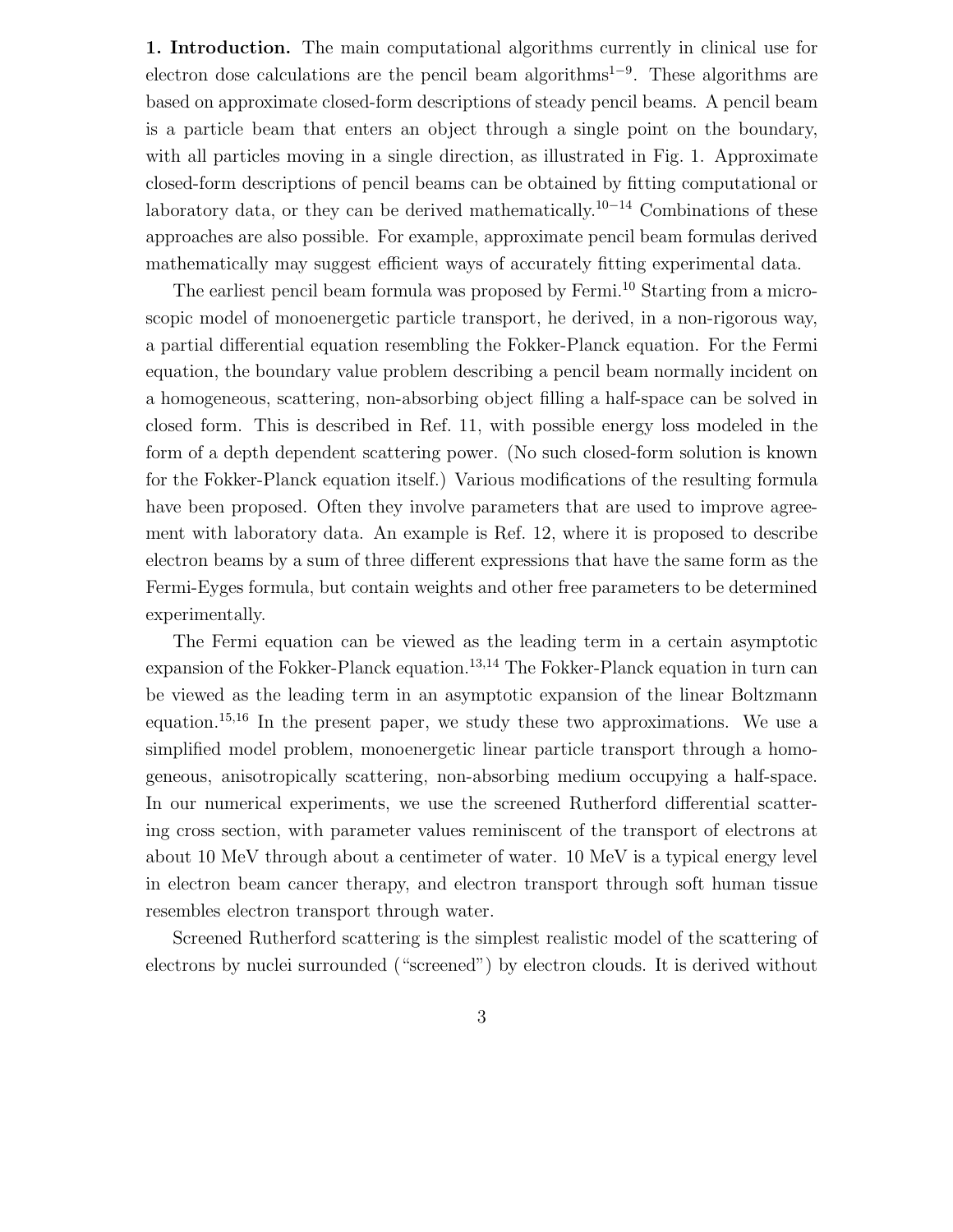taking relativistic effects into account, and is therefore not a realistic model of the transport of electrons at about 10 MeV. At such energies, the screened Mott cross section would be more appropriate. However, the Mott and Rutherford cross sections differ only by a positive factor that depends continuously on the angle of deflection, and equals 1 at zero deflection; see Ref. 17, p. 211. We will show that such a factor is not important in the context of this paper; see Lemmas 1 and 7 of the Appendix. This is why we have chosen to use the simpler Rutherford cross section for our numerical experiments.

The problems that arise in radiotherapy planning are significantly more complicated than our model problem in several other ways as well. In particular, real electron transport is not monoenergetic, and of course a patient's body is not a homogeneous half-space. Nevertheless we hope that the understanding gained by studying this simple model problem may contribute to a better understanding of realistic problems.

Our main conclusions, supported by both analysis and computational evidence, are as follows.

1. The inaccuracy of the Fokker-Planck approximation is primarily due to neglect of large-angle scattering.

2. When computing an approximate solution to the Fokker-Planck equation by Monte Carlo simulation of a transport process, one should let the polar scattering angle be deterministic.

3. At shallow depths, the discrepancy between the linear Boltzmann and Fokker-Planck equations is far more important (on the order of 20% in our computational experiments) than that between the Fokker-Planck and Fermi equations (on the order of 1%).

The first of these conclusions is not new; see for instance Refs. 18 and 19. However, we state it in a way that is more mathematically precise than previous formulations.

2. Main results. The monoenergetic, time independent linear Boltzmann equation is

$$
\omega \cdot \nabla_{\mathbf{x}} f(\mathbf{x}, \omega) = Qf(\mathbf{x}, \omega)
$$

with

$$
Qf(\mathbf{x},\omega) = \frac{1}{\overline{\lambda}} \left( \frac{1}{2\pi} \int_{S^2} p(\omega \cdot \omega') f(\mathbf{x}, \omega') d\omega' - f(\mathbf{x}, \omega) \right)
$$

.

The independent variables are the particle position **x** and the particle direction  $\omega \in$  $S^2$ ; here  $S^2$  denotes the set of unit vectors in three-dimensional space. The dependent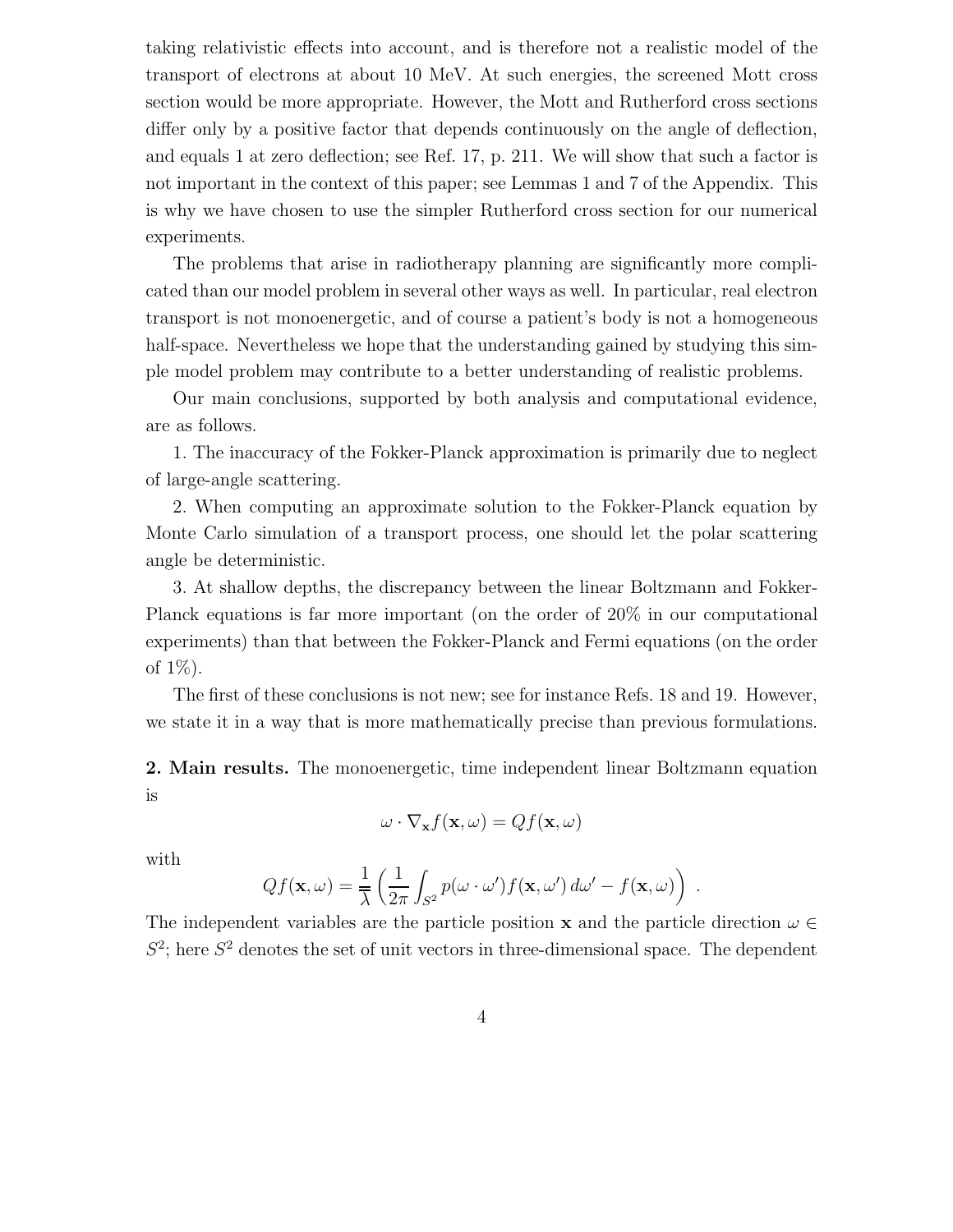variable is the phase space number density f. The constant  $\overline{\lambda}$  is the mean free path. The function p is the probability density function of the cosine  $\mu_0$  of the polar deflection angle  $\vartheta_0$  in a single collision; see Fig. 2. In electron transport, the scattering is typically strongly forward-peaked, i.e.  $p(\mu)$  is peaked near  $\mu = 1$ . We focus on screened Rutherford scattering, i.e.

$$
p(\mu) = \frac{2\eta(\eta + 1)}{(1 + 2\eta - \mu)^2},
$$
\n(1)

where  $\eta > 0$  is a typically small constant called the screening parameter.<sup>20</sup> Screened Rutherford scattering is one of the simplest models of elastic scattering of electrons from nuclei taking into account the screening of the nuclei by atomic electrons. It is obtained from the Schrödinger equation in the first Born approximation, using an exponential factor in the potential to model the screening effect; see e. g. Ref. 21, Section 3.1.5. An approximate formula for the screening parameter can be found in the same reference:

$$
\eta = C \frac{Z^{2/3}}{(mv)^2} \,,\tag{2}
$$

where  $Z$  denotes the atomic number of the nucleus,  $mv$  is the (relativistic) momentum of the electron that is being scattered, and  $C$  is a constant. In terms of the Planck constant  $\hbar$  and the Bohr radius  $a_H$ ,  $C = \hbar^2/4a_H^2$ .

As mentioned in the introduction, the screened Rutherford cross section is derived without taking into account relativistic effects, which are important at the energies used in electron beam therapy. For the screened Mott cross section, which does take into account relativistic effects,

$$
p(\mu) = R(\mu) \frac{C(\eta)}{(1 + 2\eta - \mu)^2},
$$
\n(3)

where R is a continuous, positive, bounded function of  $\mu$  with  $R(1) = 1$ , and  $C(\eta) > 0$ is determined by the condition  $\int_{-1}^{1} p(\mu) d\mu = 1$ ; see Ref. 17, p. 211.

The expected value of  $\mu_0$  will play an important role in this paper. It is given by the formula

$$
\overline{\mu}_0 = \int_{-1}^1 \mu p(\mu) d\mu.
$$

Forward-peakedness of the scattering means  $\overline{\mu}_0 \approx 1$ . For screened Rutherford scattering, a straightforward calculation shows

$$
\overline{\mu}_0 = 1 - 2\eta \ln\left(\frac{1}{\eta}\right) + O(\eta) \tag{4}
$$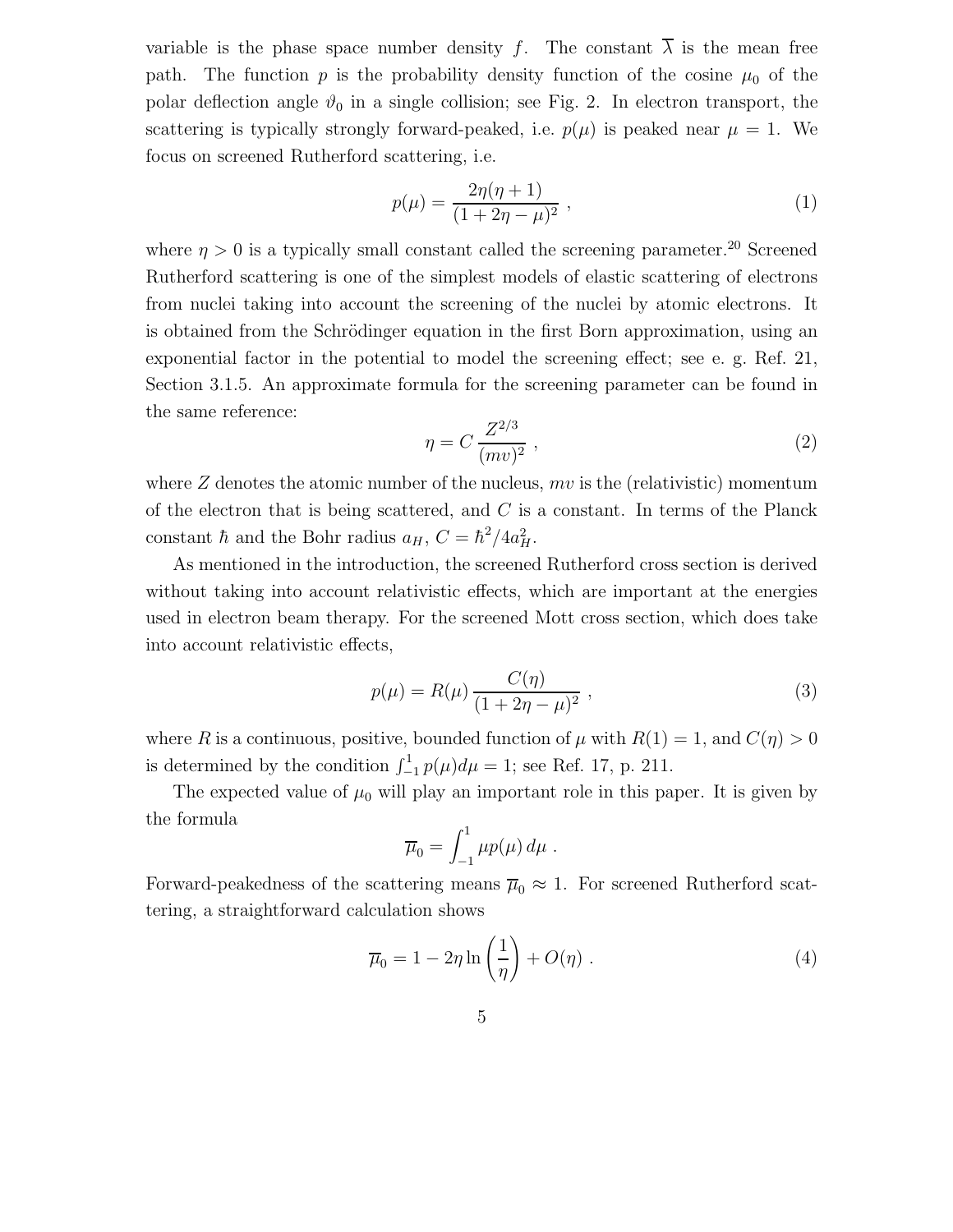Eq. (2) implies that  $\eta$  tends to zero as the energy tends to infinity, so the scattering is highly forward-peaked for large energies. It is not hard to show that the factor  $R(\mu)$  in Eq. (3) does not essentially alter Eq. (4), and in particular  $1 - \overline{\mu}_0$  will still be  $O(\eta \ln(1/\eta))$ ; see Lemma 1 of the Appendix.

The limit

$$
\overline{\lambda} \to 0, \quad \overline{\mu}_0 \to 1 ,
$$

with

$$
\overline{\lambda}_{tr} = \frac{\overline{\lambda}}{1 - \overline{\mu}_0} > 0
$$

fixed, is called the Fokker-Planck limit.<sup>15</sup> The constant  $\overline{\lambda}_{tr}$  is called the "transport" mean free path". It equals  $2/T$ , where T is the "linear scattering power".<sup>22</sup> In the Fokker-Planck limit, collisions become infinitely frequent  $(\overline{\lambda} \to 0)$ , while the expected effect of a single collision becomes infinitesimal  $(\overline{\mu}_0 \to 1)$ . Often, but not always,

$$
Qf(\mathbf{x}, \omega) \rightarrow \frac{1}{2\overline{\lambda}_{tr}} \Delta_{\omega} f(\mathbf{x}, \omega)
$$

in this limit. Here  $\Delta_{\omega}$  denotes the Laplace operator on the unit sphere. Using the notation

$$
\omega = (\omega_1, \sqrt{1 - \omega_1^2} \cos \varphi, \sqrt{1 - \omega_1^2} \sin \varphi) ,
$$

with  $\varphi \in [0, 2\pi]$ ,  $\Delta_{\omega}$  is given by

$$
\Delta_{\omega} = \frac{\partial}{\partial \omega_1} (1 - \omega_1)^2 \frac{\partial}{\partial \omega_1} + \frac{1}{(1 - \omega_1)^2} \frac{\partial^2}{\partial \varphi^2}.
$$

The equation

$$
\omega \cdot \nabla_{\mathbf{x}} f(\mathbf{x}, \omega) = \frac{1}{2\overline{\lambda}_{tr}} \Delta_{\omega} f(\mathbf{x}, \omega)
$$

is called the Fokker-Planck equation.

To understand the Fokker-Planck limit, we take the following point of view. Let  $g = g(\omega)$  be a function defined on the unit sphere, and ask whether  $Qg$  converges to  $\Delta_{\omega} g/(2\overline{\lambda}_{tr})$ . For a rigorous statement and proof of the answer, see the Appendix. We state it in a non-rigorous, intuitive form here:

$$
Qg(\omega) \to \frac{1}{2\overline{\lambda}_{tr}} \Delta_{\omega} g(\omega)
$$
 for all g if and only if  $\frac{\text{var}(\mu_0)}{1 - \overline{\mu}_0} \to 0$ ,

and to leading order, the discrepancy between  $Qg$  and  $1/(2\overline{\lambda}_{tr}) \Delta_{\omega}g$  is proportional to var $(\mu_0)/(1-\overline{\mu}_0)$ .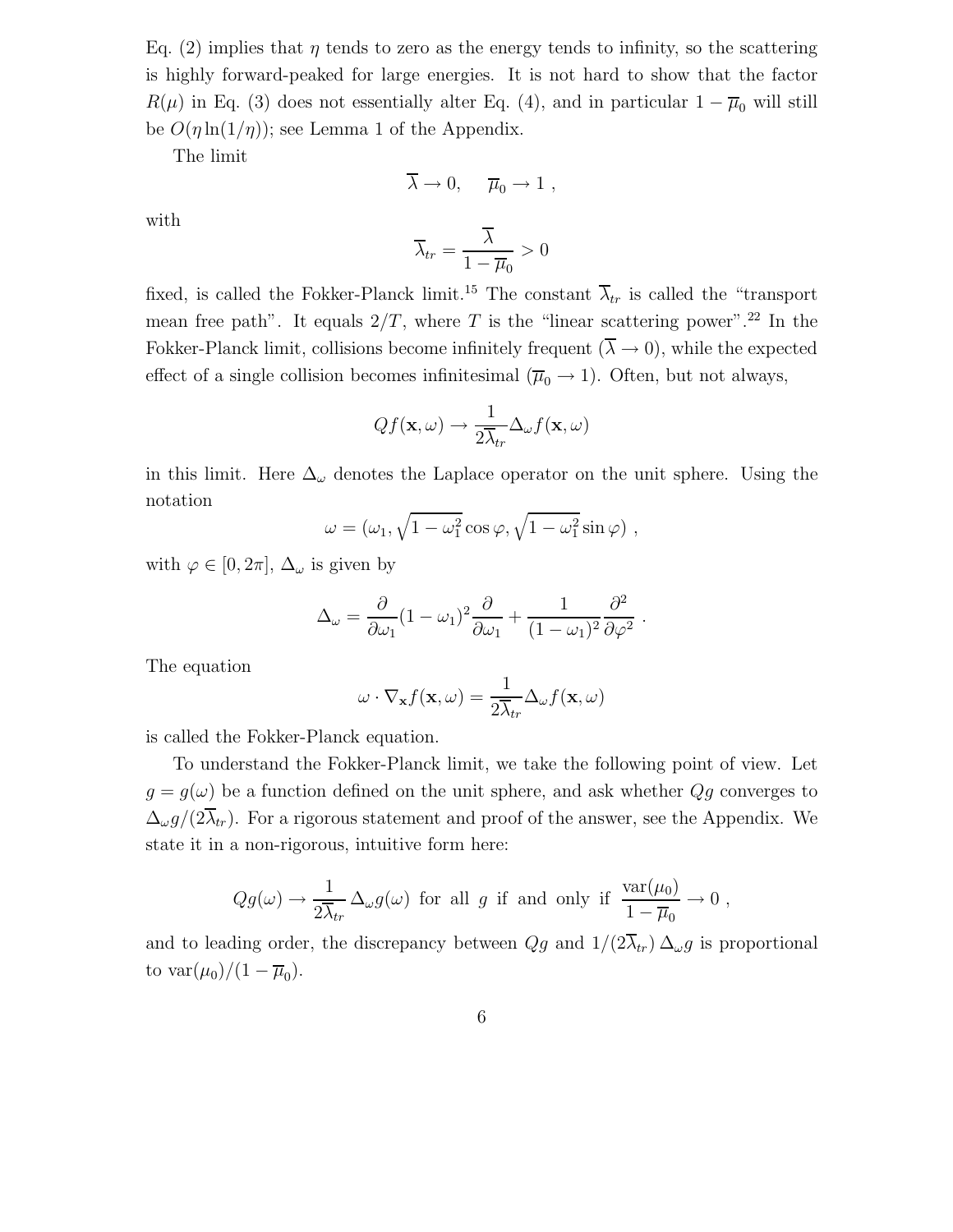Here  $var(\mu_0)$  denotes the variance of  $\mu_0$ . Notice that  $var(\mu_0)$  is a measure of the frequency of large-angle scattering, or more precisely, of exceptional (large- and smallangle) scattering. We conclude that exceptional scattering is the main cause of the discrepancy between the linear Boltzmann and Fokker-Planck equations.

We now consider specific examples of families of probability densities  $p$ . In all of these examples, we consider the limit  $\lambda \to 0$ ,  $\overline{\mu}_0 \to 1$ , with  $\lambda/(1-\overline{\mu}_0)$  fixed. The question whether or not the Fokker-Planck equation is obtained in the limit is then decided by the behavior of  $var(\mu_0)/(1-\overline{\mu}_0)$ .

**Example 1:** Henyey-Greenstein scattering:  $23$ 

$$
p(\mu) = \frac{1}{2} \frac{1 - \overline{\mu}_0^2}{(1 - 2\overline{\mu}_0 \mu + \overline{\mu}_0^2)^{3/2}}
$$

.

We obtain

$$
\frac{\text{var}(\mu_0)}{1-\overline{\mu}_0} = \frac{1}{1-\overline{\mu}_0} \int_{-1}^1 (1-\mu)^2 p(\mu) d\mu - (1-\overline{\mu}_0) = \frac{\overline{\mu}_0 + 1}{3}.
$$

As  $\overline{\mu}_0 \to 1$ , we obtain  $var(\mu_0)/(1 - \overline{\mu}_0) \to 2/3$ , so the Fokker-Planck equation is not a valid approximation to the linear Boltzmann equation with Henyey-Greenstein scattering. This fact was first observed by Pomraning.<sup>15</sup>

Example 2: Screened Rutherford scattering:

$$
p(\mu) = \frac{2\eta(\eta+1)}{(1+2\eta-\mu)^2} \; .
$$

A straightforward computation shows

$$
\frac{\text{var}(\mu_0)}{1 - \overline{\mu}_0} = \frac{2}{\ln(1/(1 - \overline{\mu}_0))} + o\left(\frac{1}{\ln(1/(1 - \overline{\mu}_0))}\right) .
$$

Therefore,  $var(\mu_0)/(1-\overline{\mu}_0)$  tends to zero, but quite slowly. As will be seen later from our computational results, in the problems of interest in radiation oncology,  $\overline{\lambda}$  is not small enough and  $\overline{\mu}_0$  not close enough to 1 for the Fokker-Planck approximation to be accurate.

Screened Rutherford scattering lies on the border of the domain of validity of the Fokker-Planck approximation in the following sense. For  $\alpha > 0$ , define

$$
p_{\alpha}(\mu) = \frac{C(\alpha, \eta)}{(1 + 2\eta - \mu)^{\alpha}}
$$

,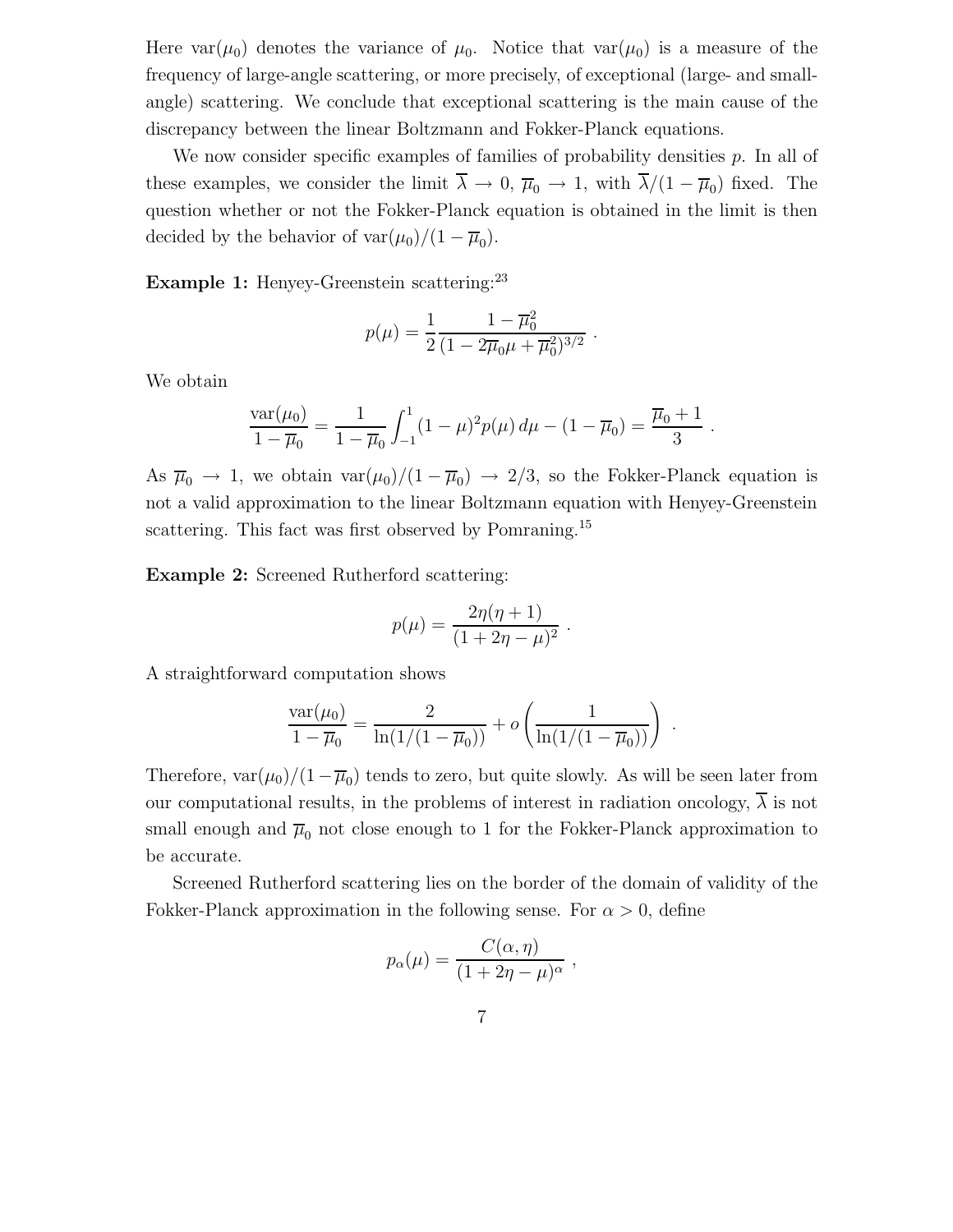where  $C(\alpha, \eta) > 0$  is chosen such that  $\int_{-1}^{1} p_{\alpha}(\mu) d\mu = 1$ . Then it is not hard to verify that  $\text{var}(\mu_0)/(1 - \overline{\mu}_0) \to 0$  as  $\overline{\mu}_0 \to 1$  if and only if  $\alpha \geq 2$ .

Example 3: Screened Mott scattering:

$$
p(\mu) = R(\mu) \frac{C(\eta)}{(1 + 2\eta - \mu)^2} ,
$$

where  $R(\mu) > 0$ , and  $C(\eta)$  is chosen such that  $\int_{-1}^{1} p(\mu) d\mu = 1$ . If R is a continuous function with  $R(1) = 1$ , then

$$
\frac{\text{var}(\mu_0)}{1 - \overline{\mu}_0} = O\left(\frac{1}{\ln(1/(1 - \overline{\mu}_0))}\right)
$$

as  $\eta \rightarrow 0$ ; see Lemma 7 of the Appendix.

Example 4: Scattering with a deterministic scattering cosine:

$$
p(\mu) = \delta(\mu - \overline{\mu}_0) ,
$$

where  $\delta$  denotes the Dirac  $\delta$ -function. This means  $\mu_0 = \overline{\mu}_0$  with probability 1. (Notice that the scattering is still random, since the azimuthal scattering angle  $\varphi_0$  is random.) We have

$$
\frac{\text{var}(\mu_0)}{1-\overline{\mu}_0}=0.
$$

Thus for  $p(\mu) = \delta(\mu - \overline{\mu}_0)$ ,  $var(\mu_0)/(1 - \overline{\mu}_0)$  takes its smallest possible value, namely 0.

One way of computing approximate solutions of the Fokker-Planck equation is to compute, by direct Monte Carlo simulation, solutions to a linear Boltzmann equation with  $\lambda$  small,  $\overline{\mu}_0$  close to 1, and  $\lambda/(1-\overline{\mu}_0)$  equal to the desired value of  $\lambda_{tr} > 0$ . There are two approximation errors in such a procedure. The first is a "truncation error", due to the fact that what is being simulated is not the limit as  $\overline{\lambda} \to 0$  and  $\overline{\mu}_0 \to 1$  with  $\lambda/(1 - \overline{\mu}_0) = \lambda_{tr}$ , but rather one particular transport problem with a value of  $\lambda$  close to 0 but not equal to 0, a value of  $\overline{\mu}_0$  close to 1 but not equal to 1, and  $\lambda/(1-\overline{\mu}_0) = \lambda_{tr}$ . The second is a statistical error, due to the fact that the number of simulated particle trajectories is finite. The value of  $\overline{\mu}_0$  does not of course determine  $p$ , and the freedom in the choice of  $p$  can be used to minimize the first of the two errors. Our discussion, and in particular Example 4, suggests: When computing an approximate solution to the Fokker-Planck equation by Monte Carlo simulation of a transport process, we should use  $p(\mu) = \delta(\mu - \overline{\mu}_0)$ .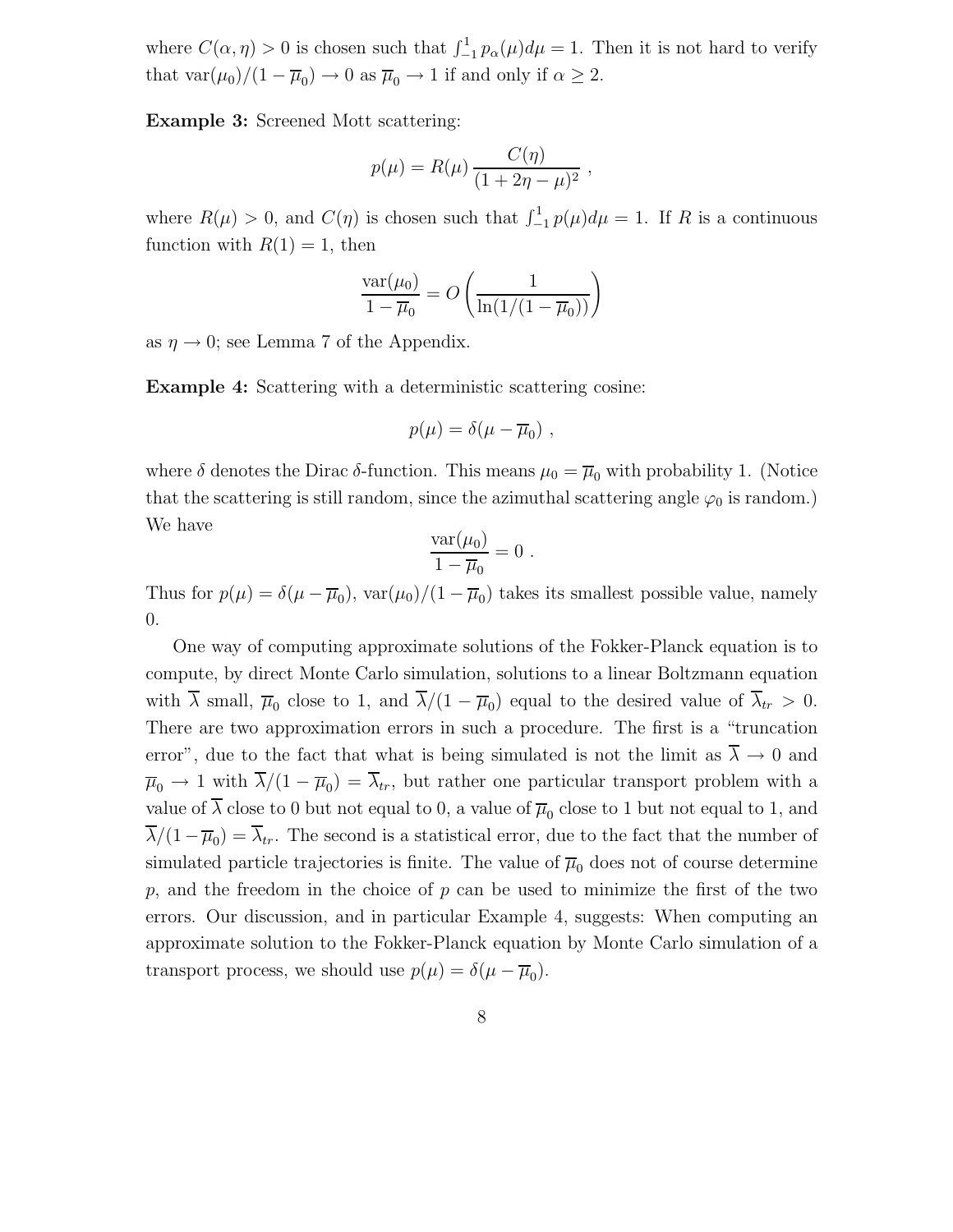The corresponding transport process seems artificial, but the convergence, as  $\overline{\mu}_0 \rightarrow$ 0, to the Fokker-Planck process is faster for this family of probability densities than for any other family.

For illustration, Table I shows the value of  $\text{var}(\mu_0)/(1-\overline{\mu}_0)$  for various values of  $1 - \overline{\mu}_0$ , and for the choices of p of Examples 1, 2 and 4.

We next briefly review the Fermi-Eyges formula; see Refs. 13 and 14 for a much more detailed discussion. Consider a pencil beam entering the half space  $x_1 > 0$ through the point  $\mathbf{x} = (0, 0, 0)$  with all particles moving in the direction of the positive  $x_1$ -axis. The following boundary value problem for the time independent Fokker-Planck equation describes such a beam:

$$
\omega \cdot \nabla_{\mathbf{x}} f = \frac{1}{2\overline{\lambda}_{tr}} \Delta_{\omega} f \tag{5}
$$

for  $x_1 > 0$ ,  $\omega \in S^2$ , and

$$
f(0, x_2, x_3, \omega) = -\frac{q}{v} \delta(x_2) \delta(x_3) \delta(\omega - (1, 0, 0))
$$
 (6)

for  $-\infty < x_2, x_3 < \infty, \omega \in S^2$  with  $\omega_1 > 0$ . In Eq. (6), q denotes the number of particles entering the half-space in unit time. Fermi's approximate solution to this problem  $is^{10}$ 

$$
f(\mathbf{x}, \omega) \approx f^F(\mathbf{x}, \omega) =
$$

$$
\frac{3q\overline{\lambda}_{tr}^2}{\pi^2 x_1^4 v} \exp\left[-2\overline{\lambda}_{tr}\left(\frac{\omega_2^2 + \omega_3^2}{x_1} - 3\frac{x_2\omega_2 + x_3\omega_3}{x_1^2} + 3\frac{x_2^2 + x_3^2}{x_1^3}\right)\right]
$$
(7)

if  $\omega_1 > 0$ , and  $f^F(\mathbf{x}, \omega) = 0$  if  $\omega_1 \leq 0$ . We note that for fixed  $x_1, \omega_2$ , and  $\omega_3$ ,  $f^F$  is a Gaussian in  $x_2$  and  $x_3$ , and for fixed  $x_1, x_2$ , and  $x_3$ , it is a Gaussian in  $\omega_2$  and  $\omega_3$ .

If we allow  $\omega_2$  and  $\omega_3$  to range from  $-\infty$  to  $\infty$  and integrate in Eq. (7), we obtain Fermi's approximate formula for the scalar density:

$$
F(\mathbf{x}) = \int_{S^2} f(\mathbf{x}, \omega) d\omega \approx F^F(\mathbf{x}) = \frac{3q\overline{\lambda}_{tr}}{2\pi x_1^3 v} \exp\left[-\frac{3\overline{\lambda}_{tr}}{2}\left(\frac{x_2^2 + x_3^2}{x_1^3}\right)\right].
$$
 (8)

For fixed  $x_1$ , this is a Gaussian in  $x_2$  and  $x_3$ .

We will now report on computational comparisons between the linear Boltzmann equation with screened Rutherford scattering, and the Fokker-Planck and Fermi equations. For brevity, we write "Boltzmann equation" instead of "linear Boltzmann equation with screened Rutherford scattering" from now on. In our figures, we always use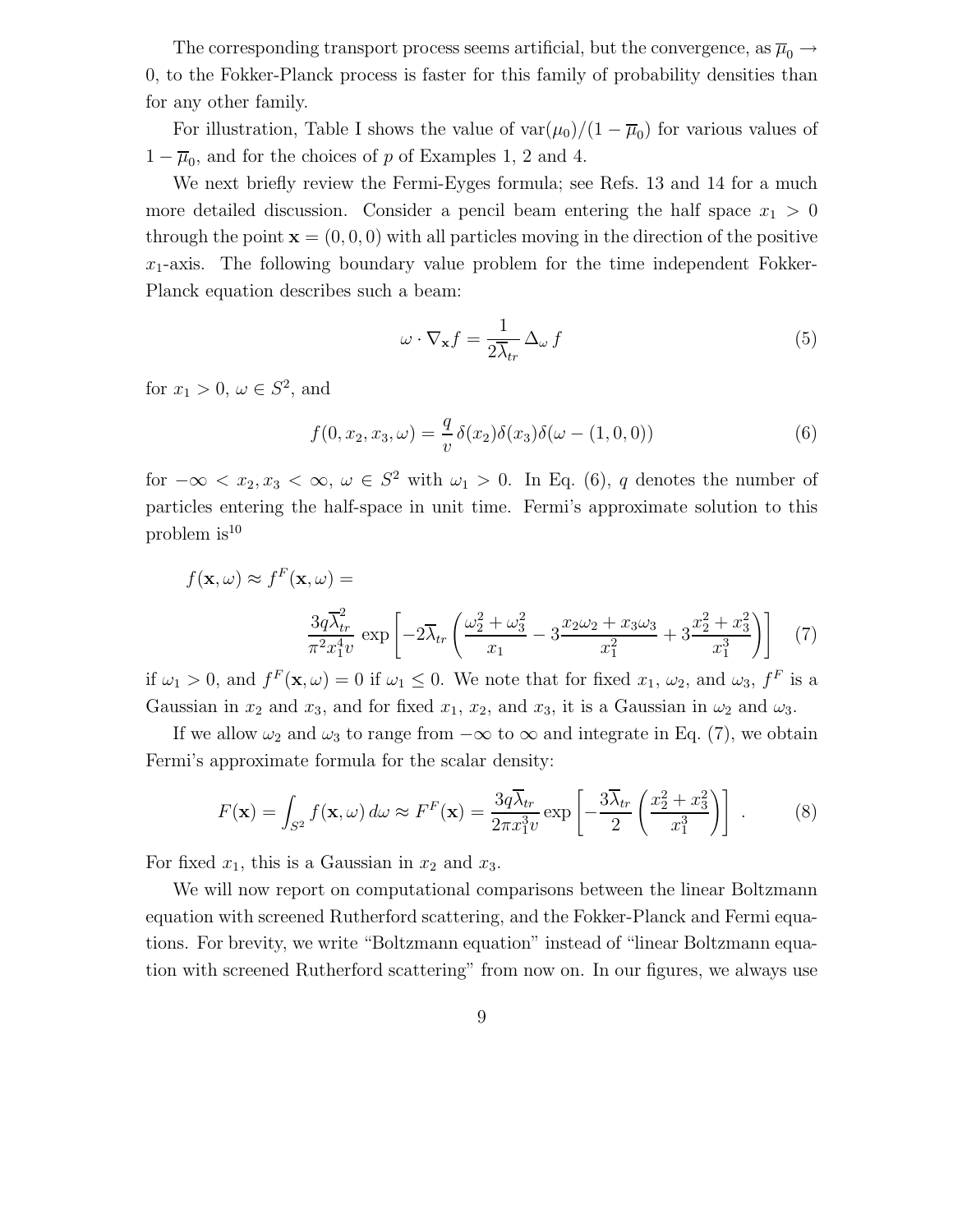the following symbols to denote approximate solutions of the Fermi, Fokker-Planck, and Boltzmann equations:

> ◦ Fermi + Fokker-Planck ∗ Boltzmann

Our test problem is a pencil beam incident on a homogeneous slab  $0 < x_1 < L$ . The particles enter the slab at  $\mathbf{x} = (0, 0, 0)$  in the direction  $\omega = (1, 0, 0)$ . We consider the non-dimensionalized scalar density,

$$
\phi(r) = \frac{v}{q} L^2 F(L, Lr \cos \beta, Lr \sin \beta) \quad (0 \le \beta \le 2\pi) .
$$

Eq. (8) yields

$$
\phi(r) \approx \phi^F(r) = \frac{3}{2\pi} \frac{\overline{\lambda}_{tr}}{L} \exp\left[-\frac{3}{2} \frac{\overline{\lambda}_{tr}}{L} r^2\right] \,. \tag{9}
$$

Monte Carlo simulations do not directly yield point values of  $\phi$ , but can be used to approximate local averages of the form

$$
\frac{2\pi \int_{r-\Delta r/2}^{r+\Delta r/2} \phi(\rho)\rho \,d\rho}{\pi \left[ (r+\Delta r/2)^2 - (r-\Delta r/2)^2 \right]} \,. \tag{10}
$$

All of our plots show such averages, taken over the cells of a uniform grid along the r-axis. We denote the cell centers by

$$
r_j = (j - 1/2)\Delta r, \quad j = 1, 2, \dots \,. \tag{11}
$$

(These will only be used for graphically displaying the results of our computations.)

The scalar flux  $\phi$  obtained from the Boltzmann equation depends on the dimensionless parameters  $\overline{\lambda}/L$  and  $\overline{\lambda}_{tr}/L$ . The approximations  $\phi^{FP}$  and  $\phi^F$  to the scalar flux obtained from the Fokker-Planck and Fermi equations depend on  $\overline{\lambda}_{tr}/L$  only.

For electrons at 10 MeV passing through water,  $\overline{\lambda}_{tr} = 2/T \approx 28.5$  cm; see Ref. 6, p. 134, Table I. Mean free paths of electrons passing through water can be computed from Ref. 24. The elastic collision cross section for electron-hydrogen interactions is approximately 13, 000 barns, and that for electron-oxygen interactions is approximately 210, 000 barns; see Ref. 24, pp. 3 and 32. Therefore the total cross section for elastic collisions of electrons in water is approximately  $2 \times 13,000 + 210,000$  barns  $=$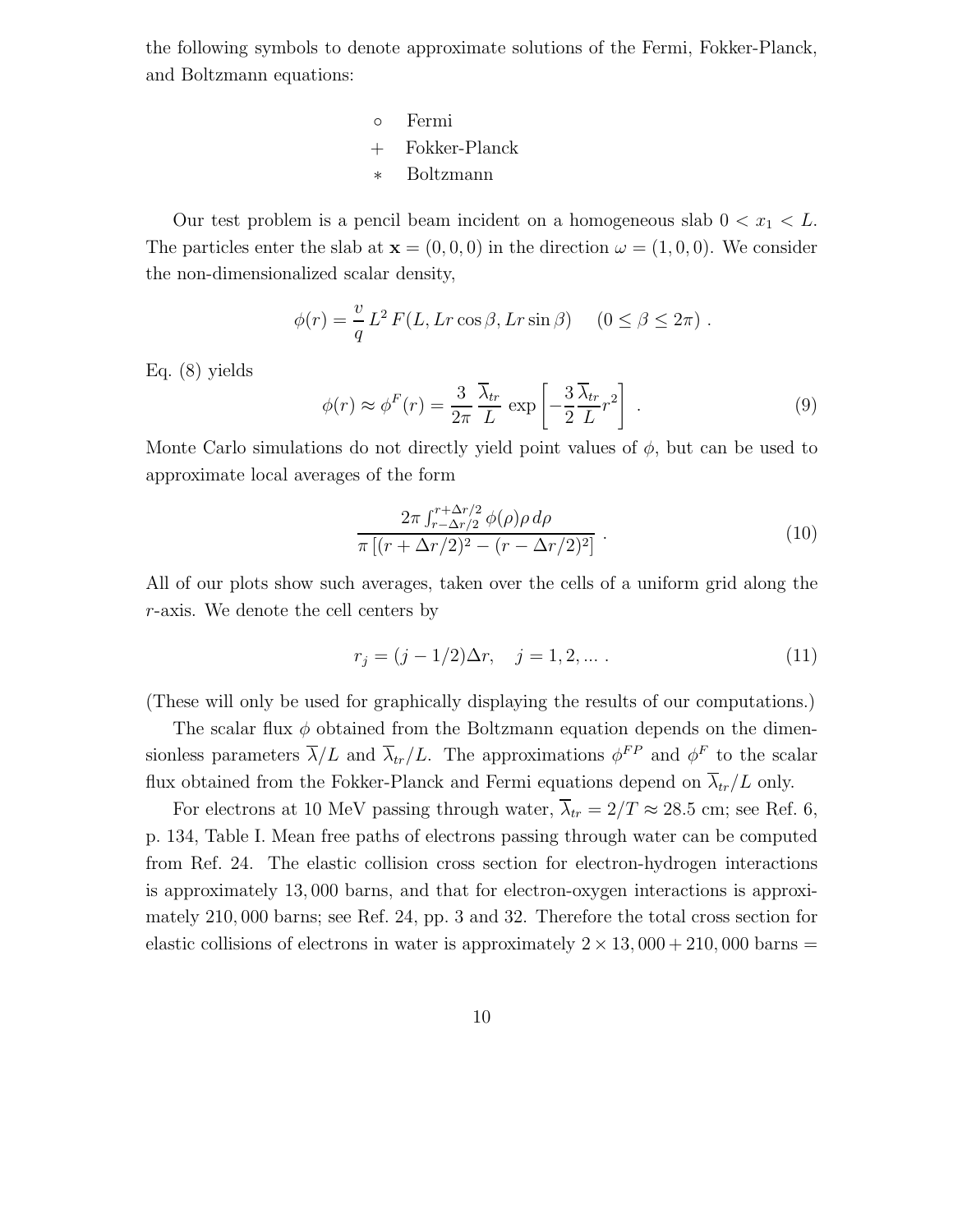236, 000 barns. Denoting Avogadro's number by  $N_A$ , the number of elastic collisions per centimeter is approximately

$$
\frac{1 \text{ g}}{\text{cm}^3} \times \frac{N_A}{g} \times \frac{1}{18} \times \text{elastic collision cross section in cm}^2 \times 1 \text{ cm} \approx 8,000 \text{ .}
$$

The numbers that we have just cited motivate our choice of parameters:

$$
\frac{\overline{\lambda}}{L} = \frac{1}{11,000}, \qquad \frac{\overline{\lambda}_{tr}}{L} = 20,
$$

corresponding to a depth on the order of a centimeter.

To approximate solutions of the Fokker-Planck equation, we perform direct Monte Carlo simulations of transport processes with  $p(\mu) = \delta(\mu - \overline{\mu}_0)$ . (See the discussion of Example 4.) In this context, the value of  $\overline{\lambda}/L$  is to be thought of as a *computational* parameter, not a physical one. The Fokker-Planck solution is obtained in the limit  $\lambda/L \rightarrow 0.$ 

The computing resources at our disposal are insufficient for accurate direct Monte Carlo simulations with  $\overline{\lambda}/L = 1/11,000$ . To compute approximate solutions to the Boltzmann equation, we therefore use a relatively small number of particle trajectories only. The results contain a substantial level of statistical noise. However, the discrepancy between the Fokker-Planck and Boltzmann solutions is significantly above the noise level.

Fig. 3 compares the Fermi and Fokker-Planck approximations. The Fokker-Planck results were obtained from Monte Carlo simulations of transport processes with  $p(\mu) = \delta(\mu - \overline{\mu}_0)$ . The different rows in Fig. 3 correspond to different values of  $\overline{\lambda}/L$  used in these simulations. The top row corresponds to  $\overline{\lambda}/L = 1/100$ , the middle one to  $\overline{\lambda}/L = 1/200$ , and the bottom one to  $\overline{\lambda}/L = 1/400$ . For each value of  $\overline{\lambda}/L$ , 10<sup>7</sup> particle trajectories were simulated to obtain the Fokker-Planck results. The plots in the left column show local averages of  $\phi^{FP}$  and  $\phi^F$  as a function of the distance r from the central axis of the beam. For precise specification of the quantities plotted, see formulas (10) and (11). Notice that there are no visible differences between the three plots in the left column of Fig. 3. We are therefore confident that the profiles labeled with the symbol "+" in these plots very closely approximate the Fokker-Planck limit. (For additional confirmation, we have repeated our experiments with  $p(\mu) = C \exp(\alpha \mu)$ , where  $\alpha > 0$  and  $C > 0$  are determined by the conditions  $\int_{-1}^{1} p(\mu) d\mu = 1$  and  $\int_{-1}^{1} \mu p(\mu) d\mu = \overline{\mu}_0$ . The results are very close to those with  $p(\mu) = \delta(\mu - \overline{\mu}_0)$ .) The plots in the middle column show percentage discrepancies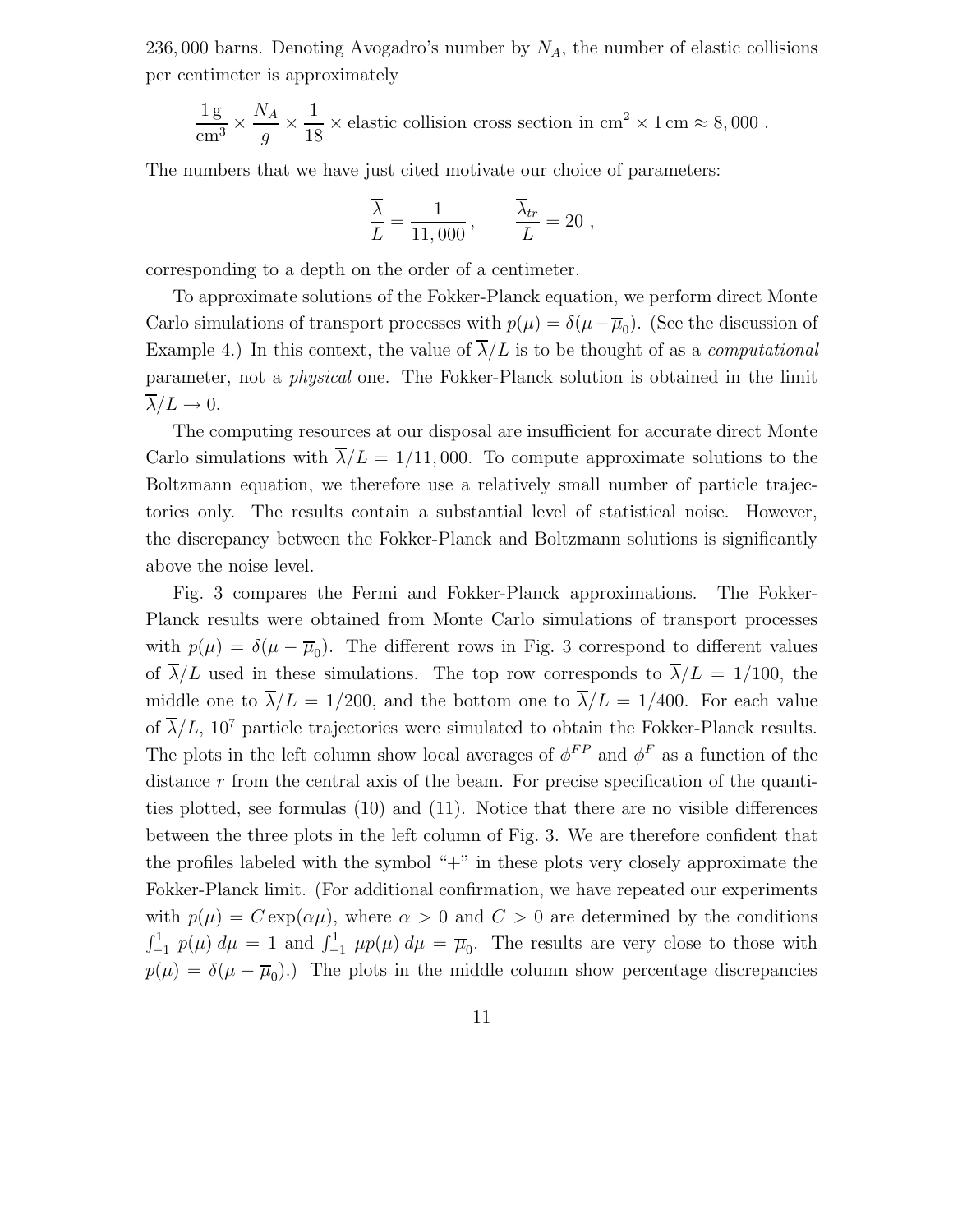between the Fermi and Fokker-Planck results, and the ones in the right column show Monte Carlo estimates of the standard deviations in the Fokker-Planck results, as percentages of those results.

Table II displays the numbers used to generate the left and middle plots of the last row of Fig. 3. The first column of the table gives the cell centers  $r_j$ , i.e. the r-coordinates of the points displayed in Fig. 3. The second column gives the Fermi results. It is not obtained by pointwise evaluation of formula (7), but by computing local averages of the form (10) of formula (7). The third column shows the Fokker-Planck results, the fourth the percentage discrepancies between the Fermi and Fokker-Planck results. The entries in the first three columns of the table have been rounded to three significant digits. The percentage discrepancies have been rounded to two significant digits. The percentage discrepancy is negative when the Fermi result is smaller than the Fokker-Planck result. Our results show that the Fermi solution deviates from the Fokker-Planck solution by only about 1% in the beam center, although the discrepancy becomes substantial near the edge of the beam.

Fig. 4 compares the Fokker-Planck and Boltzmann approximations. Different rows in Fig. 4 correspond to different initial seeds used for the random number generator when computing the Boltzmann results. The Fokker-Planck results in Fig. 4 are identical to those of the bottom row of Fig. 3. The Boltzmann results were obtained by simulating 100,000 trajectories with screened Rutherford scattering, using  $\lambda/L =$  $1/11,000$  and  $\overline{\lambda}_{tr}/L = 20$ . As in Fig. 3, the plots in the left column show local averages of  $\phi$  and  $\phi^{FP}$  as functions of the distance r from the central axis of the beam; see formulas (10) and (11). The middle column shows percentage discrepancies between the Fokker-Planck and Boltzmann results, and the right one Monte Carlo estimates of the standard deviations in the Boltzmann results, as percentages of those results.

It may come as a surprise that the Boltzmann profiles are narrower than the Fokker-Planck profiles as a result of a relatively large amount of *large-angle* scattering. However, for a fixed value of  $\overline{\mu}_0$ , the larger the number of exceptional deflections with relatively large values of  $1 - \mu_0$ , the smaller must be the average value of  $1 - \mu_0$ in the other, non-exceptional collisions. That is, for a given value of  $\overline{\mu}_0$ , if largeangle scattering is frequent, so is small-angle scattering. A scattering law with a large amount of large-angle scattering typically leads to beams with a narrow core, surrounded by a smaller number of erratic particles with flight trajectories at large angles with the central axis of the beam. This is illustrated by Figs. 1, 5, and 6. Each of the three plots in these figures shows 200 simulated particle trajectories, with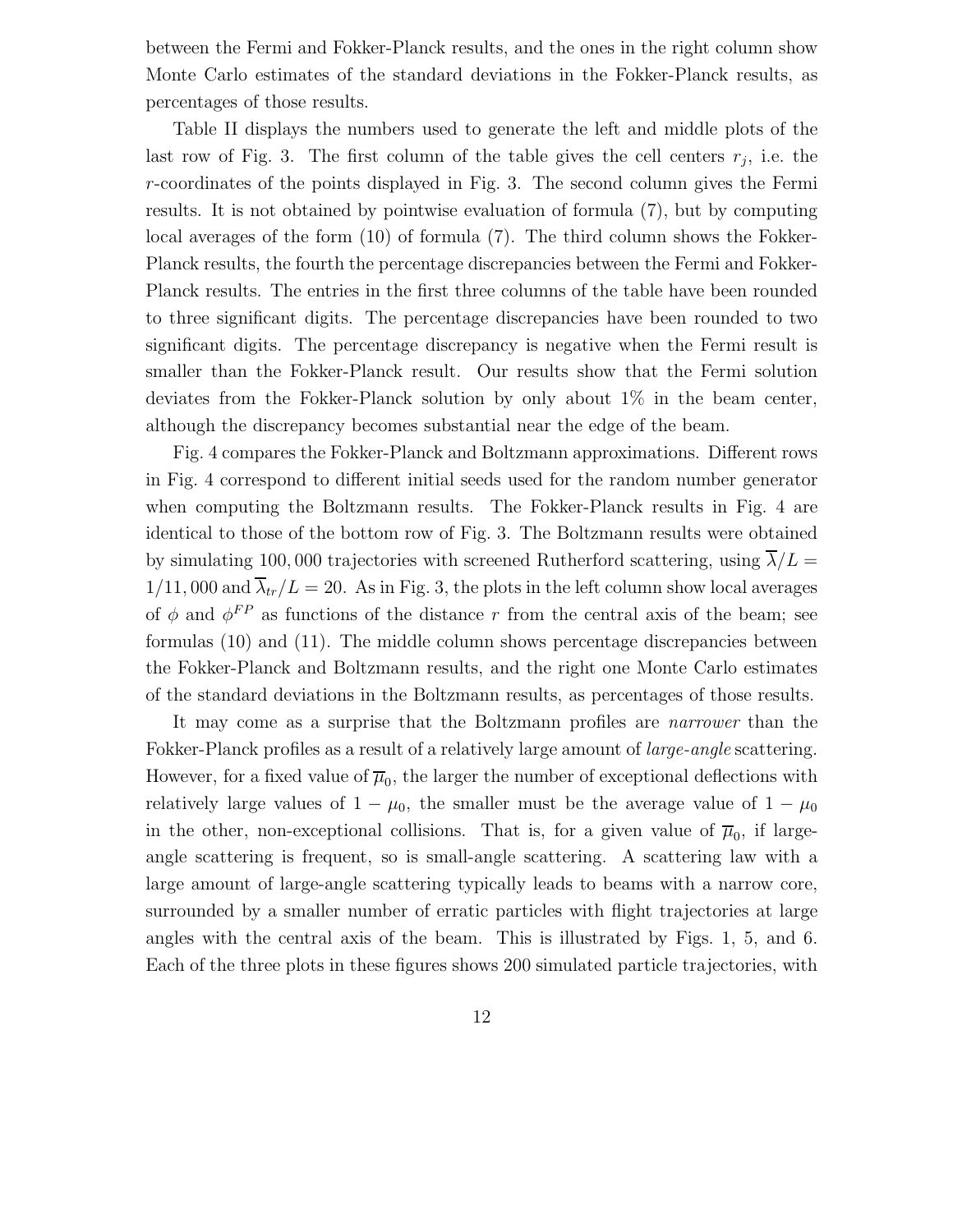$\lambda/L = 1/100$ ,  $\lambda_{tr}/L = 50$ . The plot in Fig. 1 was obtained using  $p(\mu) = \delta(\mu - \overline{\mu}_0)$ , the one in Fig. 5 using screened Rutherford scattering, and the one in Fig. 6 using Henyey-Greenstein scattering.

Table III displays the numbers used to generate the left and middle plots of the first row of Fig. 4. The first column of the table gives the cell centers  $r_j$ . The second column gives the Fokker-Planck results, the third the Boltzmann results, the fourth the percentage discrepancies between the Fokker-Planck and Boltzmann results. The entries in the first three columns of the table have been rounded to three significant digits. The percentage discrepancies have been rounded to two significant digits. The percentage discrepancy is negative when the Fokker-Planck result is smaller than the Boltzmann result.

In spite of the statistical noise in our Monte Carlo results, we can say with confidence that in the beam center, the discrepancy between the linear Boltzmann and Fokker-Planck pencil beam profiles is on the order of 20% to 30%, while that between the Fokker-Planck and Fermi profiles is only on the order of 1%. Near the edge of the beam, both discrepancies are substantial in a relative sense, but small in an absolute sense. In summary, we arrive at our third main conclusion: At shallow depths, the discrepancy between the linear Boltzmann and Fokker-Planck equations is far more significant than that between the Fokker-Planck and Fermi equations.

3. Discussion and some open questions. It is widely known that the Fokker-Planck equation is an accurate description of linear, monoenergetic particle transport with frequent, highly forward-peaked scattering if and only if large-angle scattering is sufficiently insignificant. However, it does not appear to be widely known that the latter condition can be stated simply as  $var(\mu_0)/(1 - \overline{\mu}_0) \ll 1$ .

The condition  $var(\mu_0)/(1 - \overline{\mu}_0) \ll 1$  means that the standard deviation of  $1 - \mu_0$ should be much smaller than  $\sqrt{1-\overline{\mu}_0}$ . Therefore collisions in which  $1-\mu_0$  is significant in comparison with  $\sqrt{1-\overline{\mu}_0}$  might be called "large-angle" collisions. For instance, if  $\overline{\mu}_0 = 0.999995$ , then  $\sqrt{1 - \overline{\mu}_0} \approx 2 \times 10^{-3}$ , so a collision in which  $1 - \mu_0$  is a significant fraction of  $10^{-3}$  should be considered a "large-angle" collision. Since  $1 - \mu_0 = 10^{-3}$ corresponds to a polar angle of deflection  $\vartheta_0 \approx 2.5^o$ , and  $1 - \mu_0 = 10^{-4}$  corresponds to  $\vartheta_0 \approx 0.8^{\circ}$ , "large-angle" collisions do not necessarily result in large deflections in an absolute sense.

The observation that  $var(\mu_0)/(1 - \overline{\mu}_0)$  measures closeness to the Fokker-Planck limit may also be useful in the construction of Boltzmann-Fokker-Planck splitting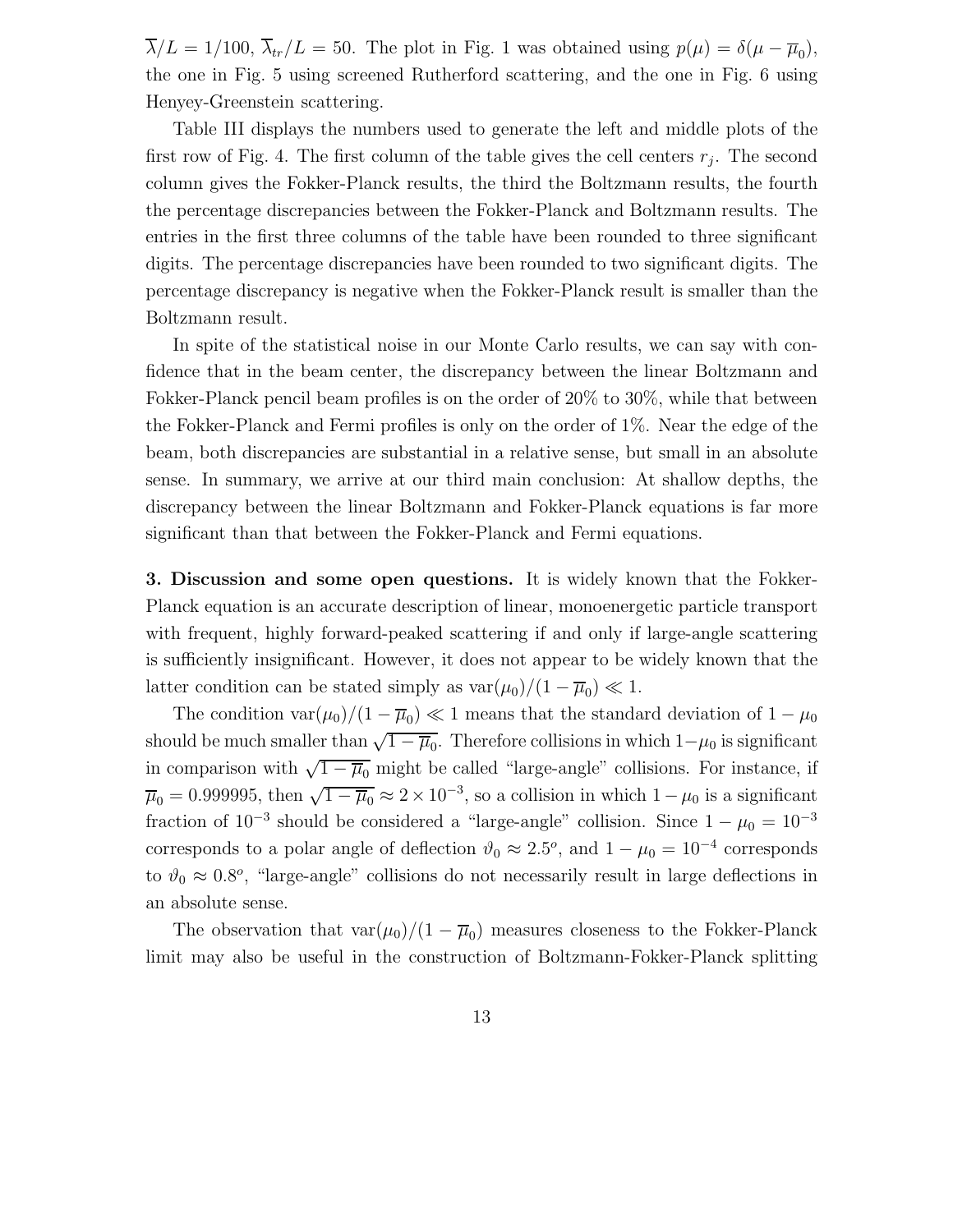methods.<sup>18</sup>,<sup>19</sup> Such methods are based on writing the Boltzmann collision operator as a sum of two collision operators. The first can accurately be approximated by the Fokker-Planck operator. The second is less singular than the original collision operator, in the sense that the scattering is less forward peaked, and the mean free path is larger.

Our conclusion that screened Rutherford scattering lies on the border of the range of validity of the Fokker-Planck approximation is similar to the result of Ref. 26. The latter result applies to a different and more difficult problem than ours, since it concerns a nonlinear Boltzmann transport equation.

Our numerical results demonstrate that at shallow depths, the Fokker-Planck and Fermi solutions agree reasonably well for monoenergetic pencil beam problems, but they do not quantitatively agree with the Boltzmann solution for screened Rutherford scattering. This casts doubt on the accuracy of the Fokker-Planck and Fermi approximations for pencil beam problems with realistic scattering kernels. We have noted that such doubts, and possible remedies, have been discussed previously in the literature.<sup>12,18,19</sup> The theorem of the Appendix, together with the results in Table I, give a precise mathematical reason for these concerns. They demonstrate that the neglect of large-angle scattering leads to significant quantitative errors.

We note that the discrepancy between the Fokker-Planck and Fermi approximations becomes much more significant at greater depths; compare Figs. 8–10 of Ref. 27. The reason is that the assumption of approximate monodirectionality underlying the Fermi approximation becomes increasingly inaccurate with increasing depth.

The results in this paper apply only to monoenergetic pencil beams. Broad, energy-dependent beams are used in radiation therapy. It is likely that the extra physical aspects of such problems will influence the accuracy of the corresponding approximations (the Fokker-Planck equation with continuous slowing-down, or the Fermi equation with depth dependent scattering power) in ways that are not discussed in this paper. We plan to investigate these questions in future work.

## Appendix: Mathematical analysis of the Fokker-Planck limit.

We begin by listing some standard mathematical notation and definitions used later in this Appendix.

 $L^2(-1, 1)$  = set of all real-valued functions  $f = f(x) (-1 < x < 1)$  with

$$
\int_{-1}^{1} |f(x)|^2 dx < \infty ,
$$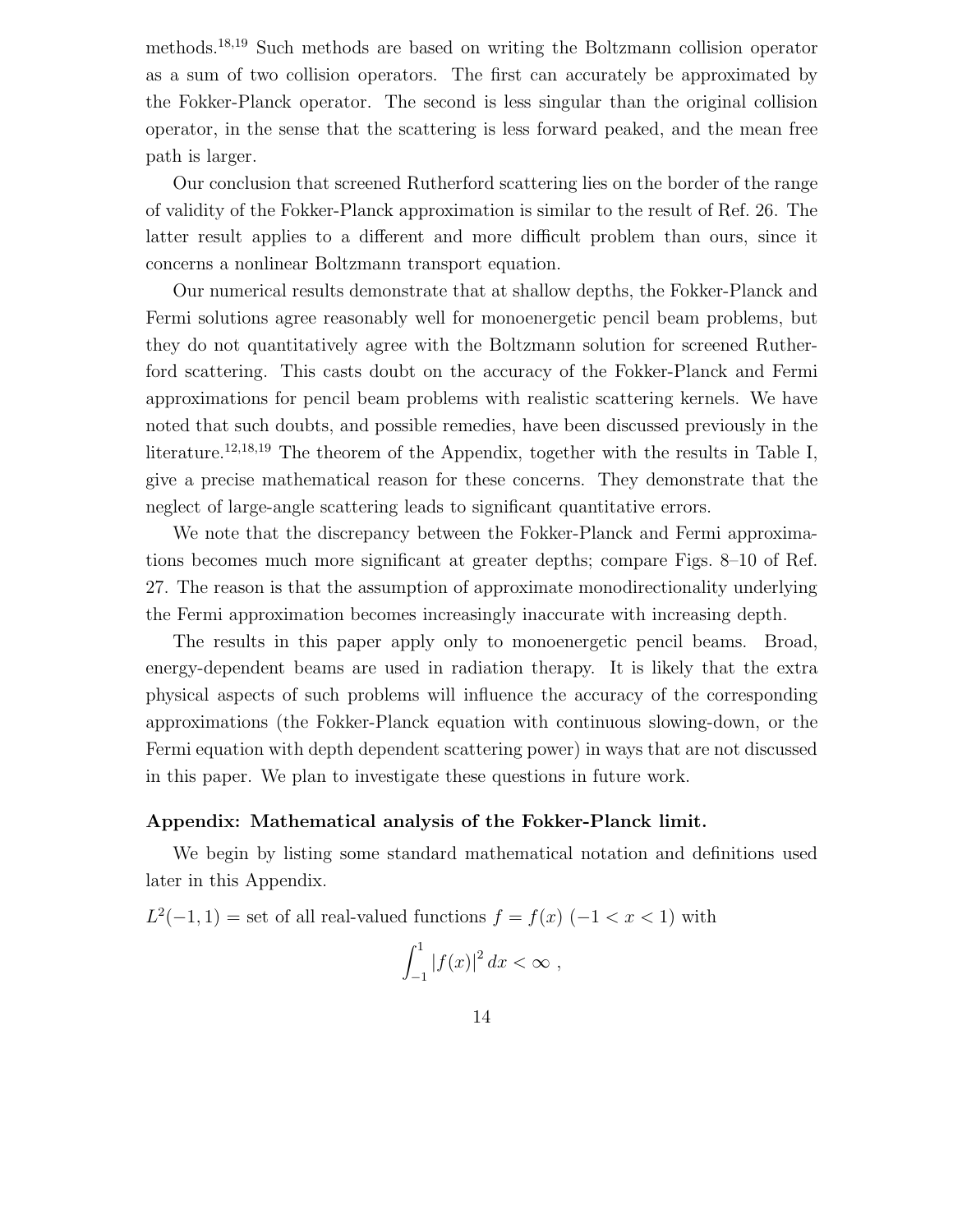and for  $f \in L^2(-1,1)$ ,

$$
||f||_{L^2(-1,1)} = \sqrt{\int_{-1}^1 |f(x)|^2 dx}.
$$

Similarly,  $L^2(S^2) =$  set of all complex-valued functions  $f = f(\omega)$  ( $\omega \in S^2$ ) with

$$
\int_{S^2} |f(\omega)|^2 \, d\omega < \infty \;,
$$

and for  $f \in L^2(S^2)$ ,

$$
||f||_{L^2(S^2)} = \sqrt{\int_{-1}^1 |f(\omega)|^2 d\omega}.
$$

A sequence of functions  $f_n \in L^2$   $(n = 1, 2, 3, ...)$  is said to converge in  $L^2$  with limit  $f \in L^2$  if

$$
\lim_{n \to \infty} \|f - f_n\|_{L^2} = 0.
$$

This is also called strong convergence. The sequence is said to converge weakly in  $L^2$ with limit  $f \in L^2$  if

$$
\lim_{n \to \infty} \int f_n g = \int f g
$$

for all  $g \in L^2$ . Strong convergence implies weak convergence, but the converse is not true. Since convergence of a series means convergence of the partial sums, this also defines strong and weak convergence of series in  $L^2$ .

We next present a derivation of the Fokker-Planck equation from the linear Boltzmann equation. We let  $g \in L^2(S^2)$ , assume  $\Delta_{\omega} g \in L^2(S^2)$ , and analyze whether

$$
Qg \to \frac{1}{2\overline{\lambda}_{tr}} \Delta_{\omega} g \quad \text{ weakly in } L^2(S^2)
$$
 (12)

in the Fokker-Planck limit. We use spherical harmonics expansions of  $Qg$  and  $\Delta_{\omega}g$ . This is an idea that we learned from Ref. 15. Our analysis is less general than that in Ref. 15, since we assume the problem to be monoenergetic, but more complete. In particular, we prove a simple necessary and sufficient condition for (12).

We begin with a lemma that says that in a certain sense, the screened Rutherford and Mott cross sections behave similarly; compare the lemma with Eq. (4).

Lemma 1: Let

$$
R: [-1,1] \rightarrow \mathbb{R}_+
$$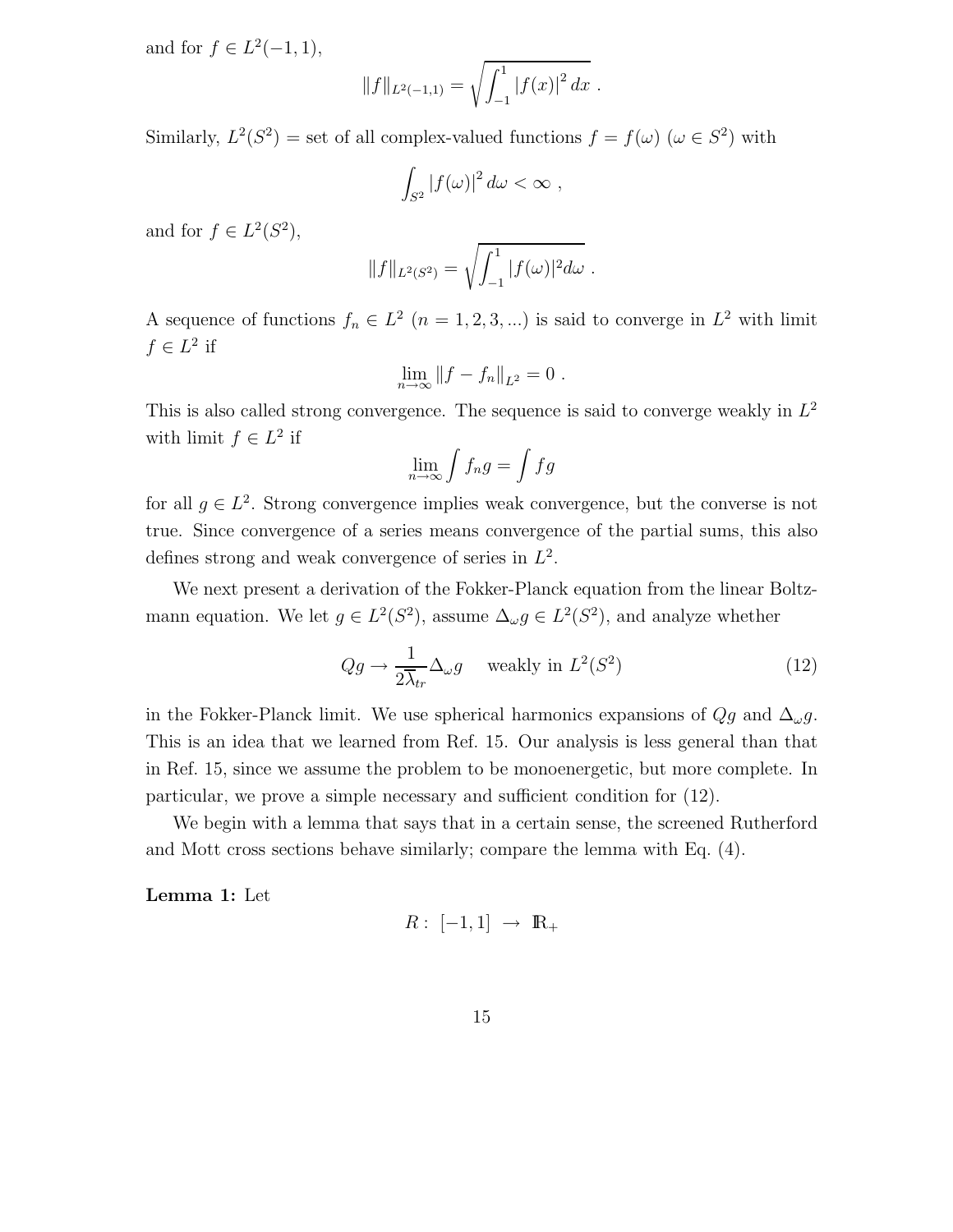be a continuous function with  $R(1) = 1$ . Let p be defined as in Eq. (3). Then

$$
\int_{-1}^{1} (1 - \mu)p(\mu)d\mu = O\left(\eta \ln\left(\frac{1}{\eta}\right)\right) \text{ as } \eta \to 0.
$$

**Proof:** Let A be a constant with  $-1 \leq A < 1$  such that  $R(\mu) \geq 1/2$  for  $\mu \in [A, 1]$ . As  $\eta \to 0$ ,

$$
\int_{-1}^{A} \frac{1}{(1+2\eta-\mu)^2} d\mu = O(1) \text{ and } \int_{A}^{1} \frac{1}{(1+2\eta-\mu)^2} d\mu = O\left(\frac{1}{\eta}\right).
$$

Therefore

$$
\int_{-1}^{1} R(\mu) \frac{1}{(1+2\eta-\mu)^2} d\mu = O\left(\frac{1}{\eta}\right) ,
$$

so

$$
C(\eta)=O(\eta)\ .
$$

Since

$$
\int_{-1}^{A} \frac{1 - \mu}{(1 + 2\eta - \mu)^2} d\mu = O(1) \text{ and } \int_{A}^{1} \frac{1 - \mu}{(1 + 2\eta - \mu)^2} d\mu = O\left(\ln \frac{1}{\eta}\right) ,
$$

the assertion follows.

Next we review some facts about Legendre polynomials and spherical harmonics; see Ref. 25, Chapter 12. The Legendre polynomials  $P_k = P_k(\mu)$ ,  $k = 0, 1, 2, ...,$ form an orthogonal basis of  $L^2(-1,1)$ , with  $||P_k||_{L^2(-1,1)} = \sqrt{\frac{2}{2k+1}}$ . Thus if  $p \in L^2(-1,1)$ , then

$$
p(\mu) = \sum_{k=0}^{\infty} \frac{2k+1}{2} c_k P_k(\mu)
$$
\n(13)

Ш

with

$$
c_k = \int_{-1}^1 P_k(\mu) p(\mu) \, d\mu \;,
$$

and the series converges in  $L^2(-1,1)$ . For all k,

$$
\max_{\mu \in [-1,1]} |P_k(\mu)| = P_k(1) = 1.
$$
\n(14)

Using the recursion relation

$$
\frac{d}{d\mu}P_{k+1}(\mu) - \frac{d}{d\mu}P_{k-1}(\mu) = (2k+1)P_k(\mu)
$$
\n(15)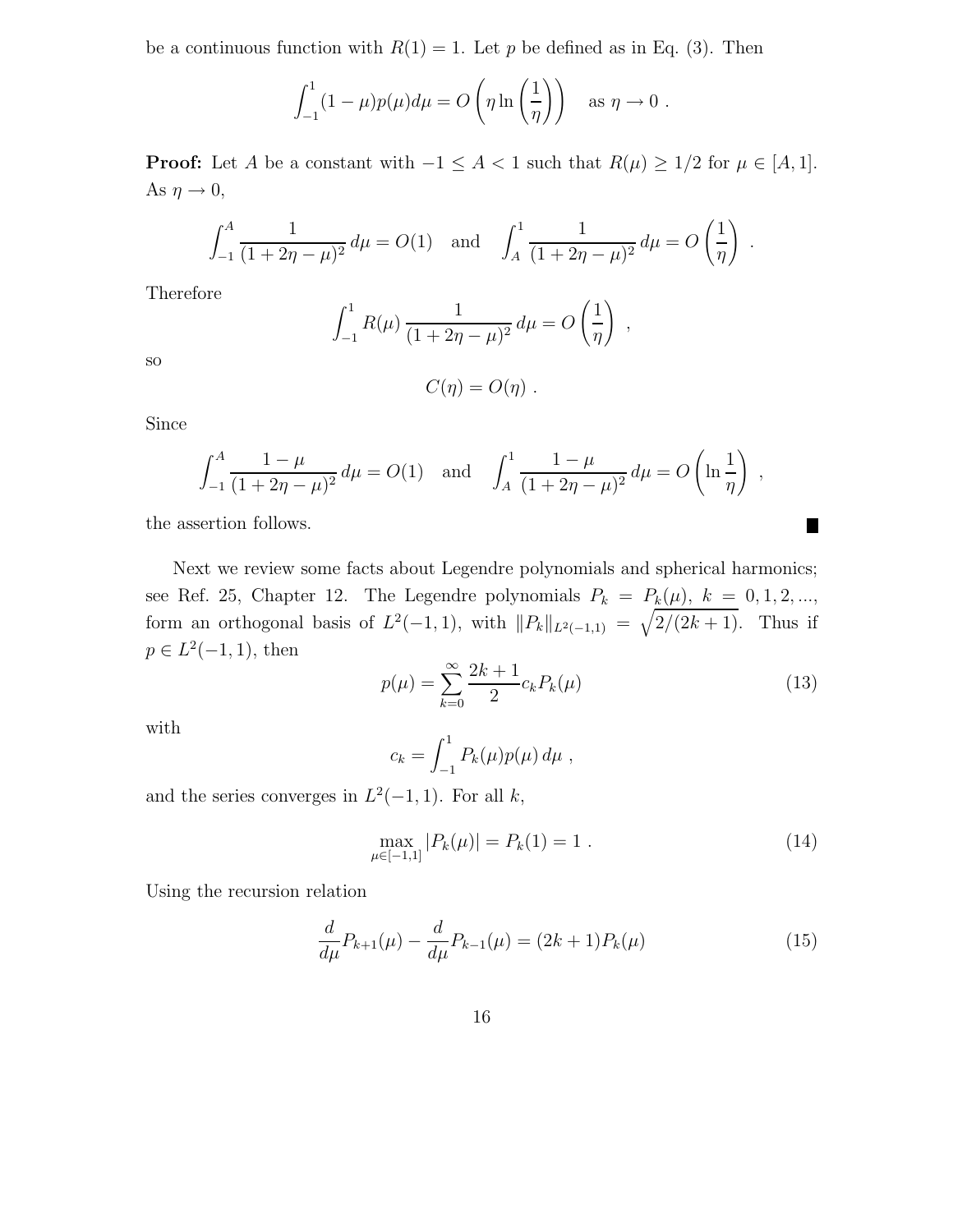(Ref. 25, p. 647, Eq. (12.23)), estimates on derivatives of arbitary order of  $P_k(\mu)$  can be derived from Eq.  $(14)$ . In particular, by induction on k, it is straightforward to verify

$$
\max_{-1 \le \mu \le 1} \left| \frac{dP_k}{d\mu}(\mu) \right| = \frac{dP_k}{d\mu}(1) = \frac{k(k+1)}{2} \tag{16}
$$

and

$$
\max_{-1 \le \mu \le 1} |P_k''(\mu)| = P_k''(1) = \frac{(k-1)k(k+1)(k+2)}{8} \,. \tag{17}
$$

The spherical harmonics  $Y_n^m = Y_n^m(\omega)$ ,  $n = 0, 1, 2, ..., m = -n, -n+1, ..., n-1, n$ , form an orthonormal basis of  $L^2(S^2)$ . Thus if  $g \in L^2(S^2)$ , then

$$
g(\omega) = \sum_{n=0}^{\infty} \sum_{m=-n}^{n} \left[ \int_{S^2} g(\omega') \overline{Y_n^m(\omega')} d\omega' \right] Y_n^m(\omega) ,
$$

and the series converges in  $L^2(S^2)$ . (In the last equation,  $\overline{Y_n^m(\omega')}$  denotes the complex conjugate of  $Y_n^m(\omega')$ .) Furthermore, the  $Y_n^m$  are eigenfunctions of  $\Delta_{\omega}$  with eigenvalues  $-n(n + 1)$ :

$$
\Delta_{\omega} Y_n^m(\omega) = -n(n+1) Y_n^m(\omega) . \qquad (18)
$$

The addition theorem for spherical harmonics states that

$$
P_n(\omega \cdot \omega') = \frac{4\pi}{2n+1} \sum_{m=-n}^n Y_n^m(\omega) \overline{Y_n^m(\omega')}
$$

for  $\omega \in S^2$ ,  $\omega' \in S^2$ , and  $n \ge 0$ . The series converges in  $L^2(S^2 \times S^2)$ .

Since we want to expand  $Qg$  into a spherical harmonics series, we first prove that  $Qg \in L^2(S^2)$ .

**Lemma 2:** If  $g \in L^2(S^2)$ , then  $Qg \in L^2(S^2)$ .

Proof: Since

$$
Qg(\omega) = \frac{1}{\lambda} \left( \frac{1}{2\pi} \int_{S^2} p(\omega \cdot \omega') g(\omega') d\omega' - g(\omega) \right) ,
$$

we only have to prove that the function  $h$  defined by

$$
h(\omega) = \int_{S^2} p(\omega \cdot \omega') g(\omega') d\omega' \quad \text{for } \omega \in S^2
$$

is an element of  $L^2(S^2)$ . But in fact  $h \in L^{\infty}(S^2)$ , since by the Cauchy-Schwarz inequality,

$$
|h(\omega)| \leq \sqrt{\int_{S^2} p(\omega \cdot \omega')^2 d\omega'} \sqrt{\int_{S^2} g(\omega')^2 d\omega'}
$$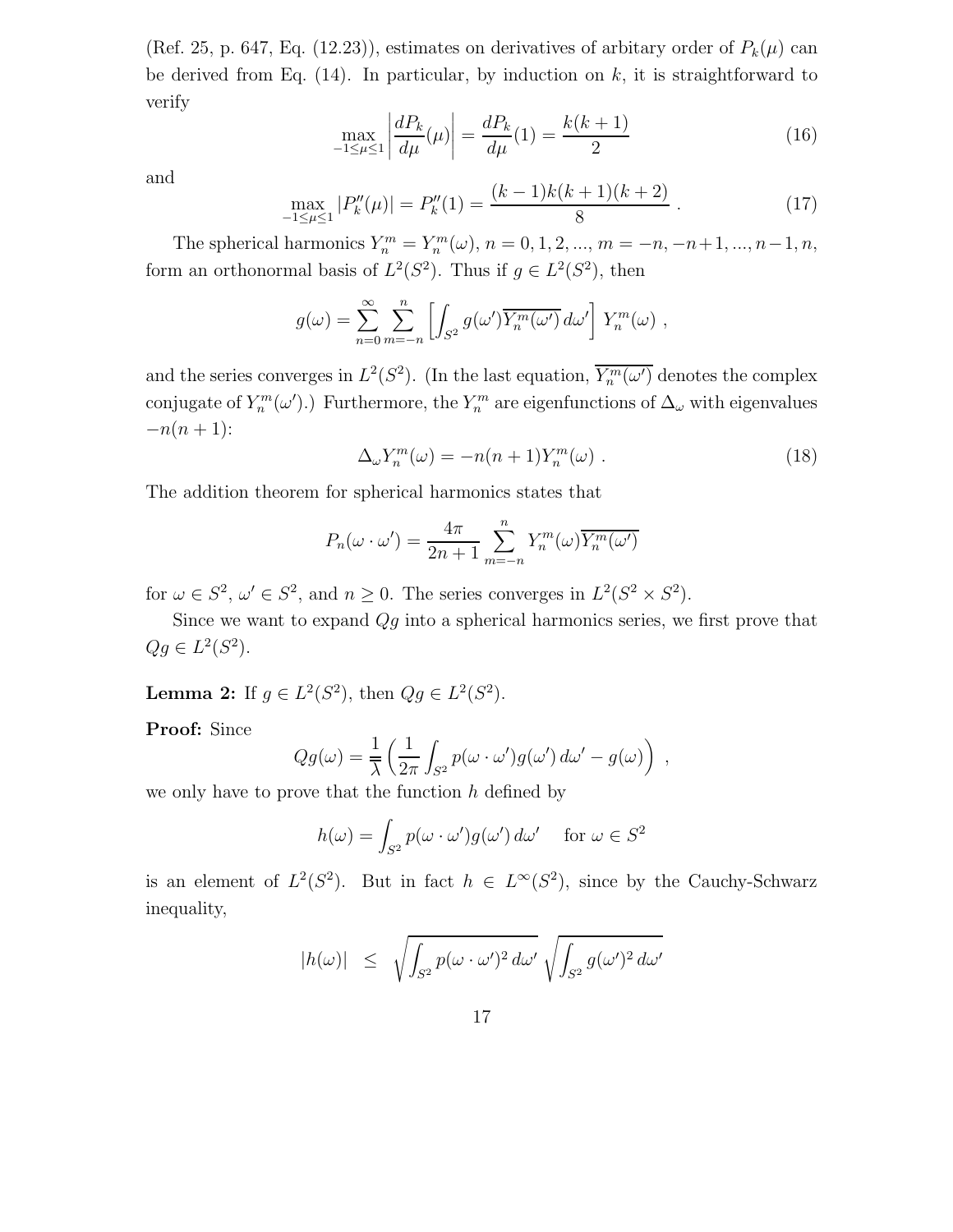$$
= \sqrt{2\pi \int_{-1}^{1} p(\mu)^2 d\mu} \|g\|_{L^2(S^2)}
$$
  

$$
= \sqrt{2\pi} \|p\|_{L^2(-1,1)} \|g\|_{L^2(S^2)}.
$$

Next we expand  $Qg(\omega)$  into a spherical harmonics series.

**Lemma 3:** If  $g \in L^2(S^2)$ , then

$$
Qg(\omega) = \sum_{n=0}^{\infty} \sum_{m=-n}^{n} \frac{c_n - 1}{\overline{\lambda}} \left[ \int_{S^2} g(\omega') \overline{Y_n^m(\omega')} d\omega' \right] Y_n^m(\omega) ,
$$

where the  $c_n$  are the Legendre coefficients of p. The series converges in  $L^2(S^2)$ .

Proof: We define

$$
\gamma_n^m = \int_{S^2} Qg(\omega') \overline{Y_n^m(\omega')} d\omega' .
$$

It suffices to show that

$$
\gamma_n^m = \frac{c_n - 1}{\overline{\lambda}} \int_{S^2} g(\omega') \overline{Y_n^m(\omega')} d\omega' . \qquad (19)
$$

П

Using the definition of  $Q$ ,

$$
\gamma_n^m = \int_{S^2} \frac{1}{\overline{\lambda}} \left[ \frac{1}{2\pi} \int_{S^2} p(\omega' \cdot \omega'') g(\omega'') d\omega'' - g(\omega') \right] \overline{Y_n^m(\omega')} d\omega' . \tag{20}
$$

Inserting Eq.  $(13)$  into Eq.  $(20)$ , we find

$$
\gamma_n^m = \frac{1}{\overline{\lambda}} \int_{S^2} \left[ \int_{S^2} \sum_{k=0}^{\infty} \frac{2k+1}{4\pi} c_k P_k(\omega' \cdot \omega'') g(\omega'') d\omega'' - g(\omega') \right] \overline{Y_n^m(\omega')} d\omega' .
$$

Using the addition theorem for spherical harmonics,

$$
\gamma_n^m = \frac{1}{\lambda} \int_{S^2} \left[ \int_{S^2} \sum_{k=0}^{\infty} \sum_{l=-k}^k c_k Y_k^l(\omega') \overline{Y_k^l(\omega'')} g(\omega'') d\omega'' - g(\omega') \right] \overline{Y_n^m(\omega')} d\omega' .
$$

The assertion now follows immediately from the orthonormality of the spherical harmonics. П

We also expand  $\Delta_\omega g(\omega)$  into a spherical harmonics series.

**Lemma 4:** Let  $g \in L^2(S^2)$  with  $\Delta_{\omega} g \in L^2(S^2)$ . Then

$$
\Delta_{\omega} g(\omega) = -\sum_{n=0}^{\infty} \sum_{m=-n}^{n} n(n+1) \left[ \int_{S^2} g(\omega') \overline{Y_n^m(\omega')} d\omega' \right] Y_n^m(\omega) .
$$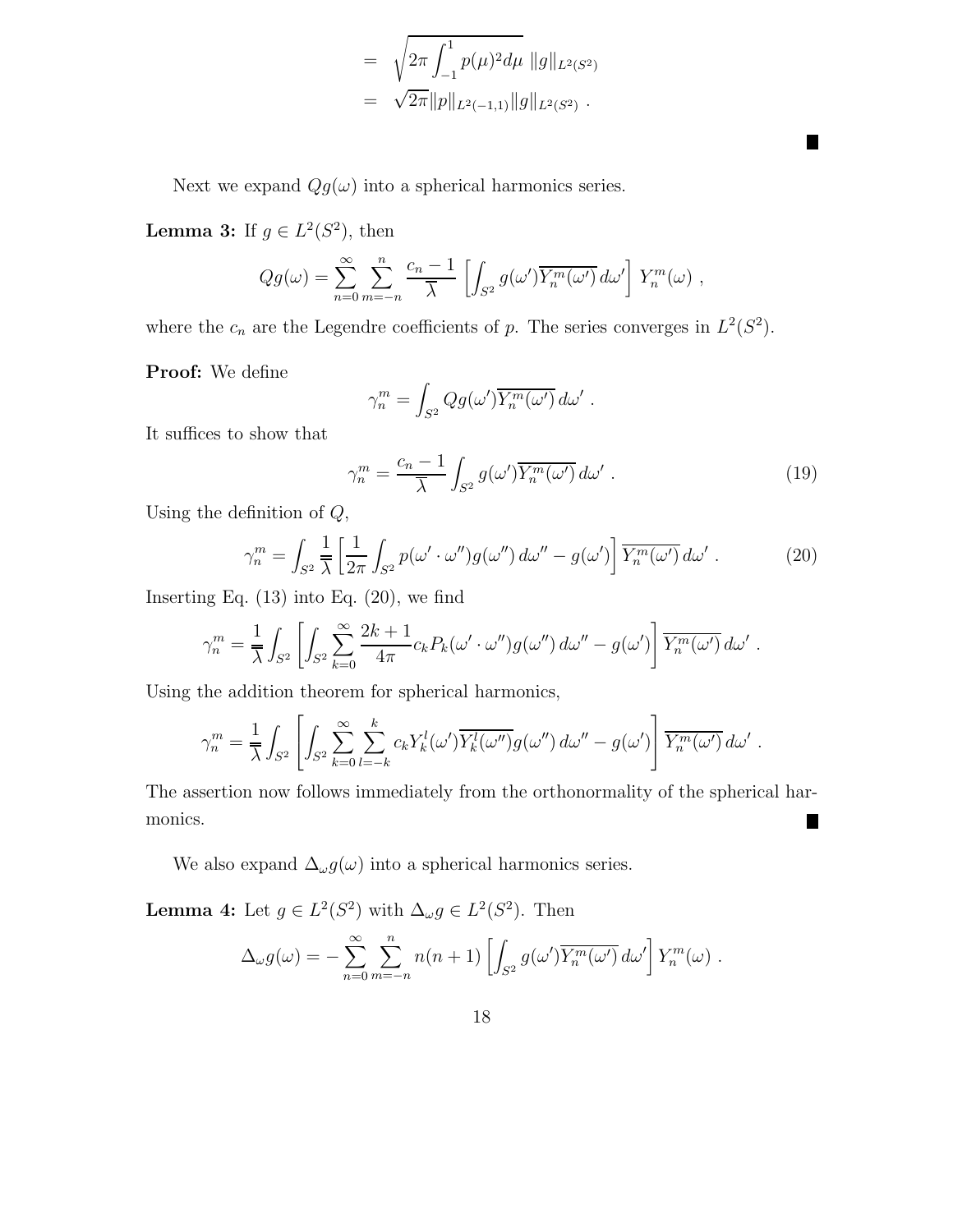The series converges in  $L^2(S^2)$ .

**Proof:** Since  $\Delta_{\omega} g \in L^2(S^2)$ ,

$$
\Delta_{\omega} g(\omega) = \sum_{n=0}^{\infty} \sum_{m=-n}^{n} \left[ \int_{S^2} \Delta_{\omega} g(\omega') \overline{Y_n^m(\omega')} d\omega' \right] Y_n^m(\omega) .
$$

Integration by parts gives

$$
\int_{S^2} \Delta_\omega g(\omega') \overline{Y_n^m(\omega')} d\omega' = \int_{S^2} g(\omega') \overline{\Delta_\omega Y_n^m(\omega')} d\omega' .
$$

Using Eq. (18), the assertion follows.

We now consider the Fokker-Planck limit, i.e. the limit of infinitely freqent collisions  $(\overline{\lambda} \to 0)$  of infinitesimal strength  $(\overline{\mu}_0 \to 1)$ . Since convergence of the spherical harmonics coefficients is equivalent to weak convergence in  $L^2(S^2)$ , we conclude from Lemmas 3 and 4:

**Lemma 5:** In the limit  $\lambda \to 0$  and  $\overline{\mu}_0 \to 1$  with  $\lambda_{tr} = \lambda/(1 - \overline{\mu}_0) > 0$  fixed, we have 1

$$
Qg \to \frac{1}{2\overline{\lambda}_{tr}} \Delta_{\omega} g
$$
 weakly in  $L^2(S^2)$ 

for all  $g \in L^2(S^2)$  with  $\Delta_{\omega} g \in L^2(S^2)$  if and only if

$$
\forall n \qquad \frac{c_n - 1}{\overline{\lambda}} \to -\frac{n(n+1)}{2\overline{\lambda}_{tr}} \ . \tag{21}
$$

Ш

We rewrite this condition in simpler form:

Lemma 6: Condition (21) is equivalent to

$$
\frac{(1 - \mu_0)^2}{1 - \overline{\mu}_0} \to 0 \tag{22}
$$

where  $\overline{(1-\mu_0)^2}$  denotes the expected value of  $(1-\mu_0)^2$ .

**Proof:** We must show that conditions (21) and (22) are equivalent. We begin with the identity

$$
\frac{c_n - 1}{\overline{\lambda}} = \frac{1}{\overline{\lambda}} \left[ \int_{-1}^1 P_n(\mu) p(\mu) d\mu - 1 \right].
$$

With the change of variable  $\nu = (1 - \mu)/(1 - \overline{\mu}_0)$ ,

$$
\frac{c_n - 1}{\overline{\lambda}} = \frac{1}{\overline{\lambda}} \left[ (1 - \overline{\mu}_0) \int_0^{2/(1 - \overline{\mu}_0)} P_n (1 - \nu (1 - \overline{\mu}_0)) p (1 - \nu (1 - \overline{\mu}_0)) \, d\nu - 1 \right] \ . \tag{23}
$$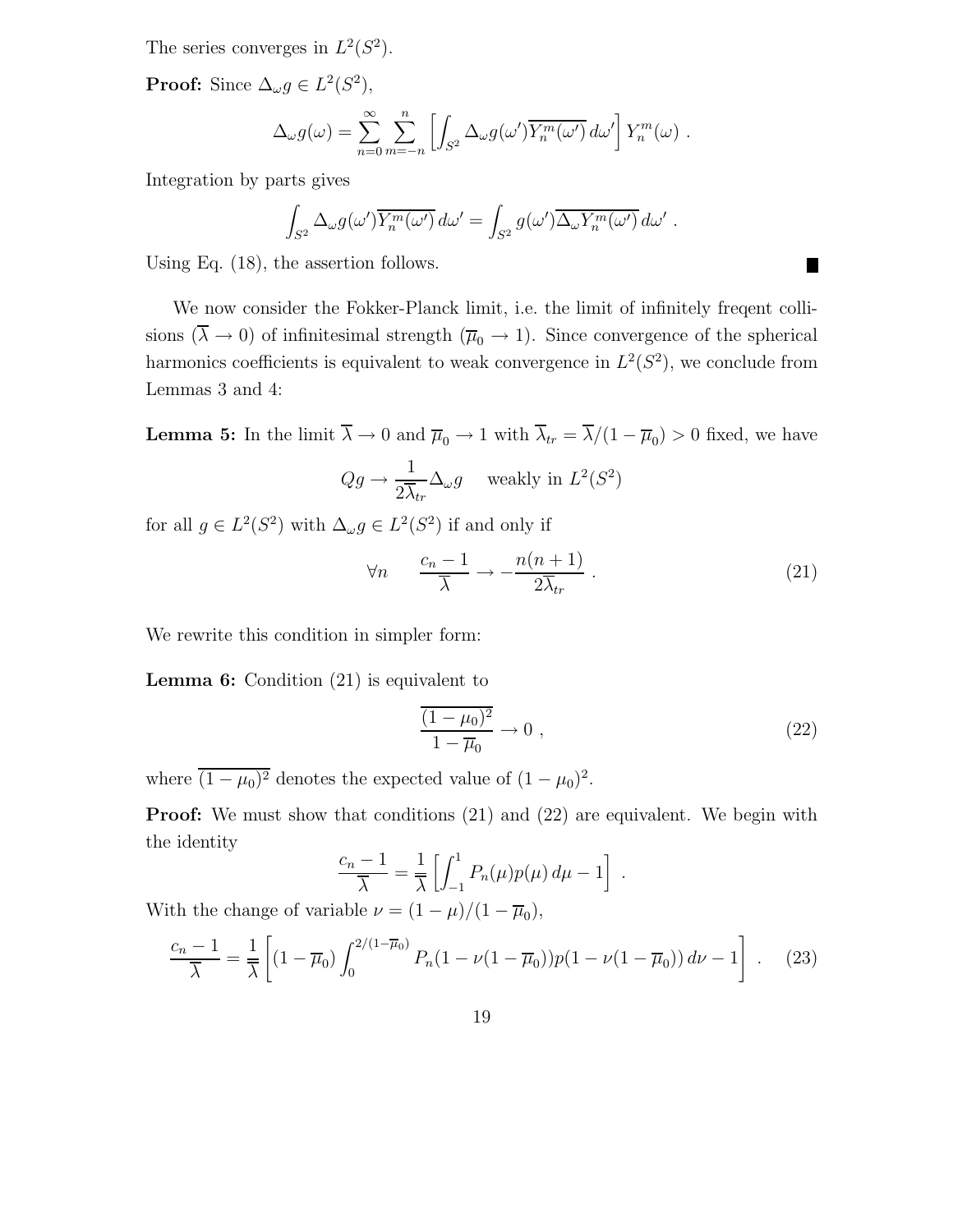We use Taylor's theorem with remainder to expand  $P_n(1 - \nu(1 - \overline{\mu}_0))$ :

$$
P_n(1 - \nu(1 - \overline{\mu}_0)) = P_n(1) - P'_n(1)\nu(1 - \overline{\mu}_0) + \frac{1}{2}P''_n(1 - \theta\nu(1 - \overline{\mu}_0))\nu^2(1 - \overline{\mu}_0)^2,
$$

where  $\theta \in (0,1)$  depends on  $\nu(1-\overline{\mu}_0)$ . Inserting this into Eq. (23), using

$$
P_n(1) = 1
$$
,  $P'_n(1) = \frac{n(n+1)}{2}$ ,

then reversing the change of variable, we obtain:

$$
\frac{c_n - 1}{\overline{\lambda}} = -\frac{1}{2\overline{\lambda}_{tr}} n(n+1) + E_n
$$

with

$$
E_n = \frac{1}{2\lambda} \int_{-1}^1 P_n''(1 - \theta(1 - \mu))(1 - \mu)^2 p(\mu) d\mu.
$$

Because of Eq. (17), we conclude

$$
|E_n| \le \frac{(n-1)n(n+1)(n+2)}{16\overline{\lambda}_{tr}} \frac{\overline{(1-\mu_0)^2}}{1-\overline{\mu}_0}
$$

Therefore (22) implies (21).

To show that conversely, (21) implies (22), we show that the condition in (21) for  $n = 2$  is already equivalent to  $(22)$ :

$$
\lim \frac{c_2 - 1}{\overline{\lambda}} = -\frac{3}{\overline{\lambda}_{tr}}
$$
  
\n
$$
\Leftrightarrow \lim \frac{1}{\overline{\lambda}_{tr}(1 - \overline{\mu}_0)} \left[ \int_{-1}^{1} \left( \frac{3}{2} \mu^2 - \frac{1}{2} \right) p(\mu) d\mu - 1 \right] = -\frac{3}{\overline{\lambda}_{tr}}
$$
  
\n
$$
\Leftrightarrow \lim \frac{1}{1 - \overline{\mu}_0} \int_{-1}^{1} \left( (1 - \mu)^2 + 2\mu - 2 \right) p(\mu) d\mu = -2
$$
  
\n
$$
\Leftrightarrow \lim \frac{1}{1 - \overline{\mu}_0} \int_{-1}^{1} (1 - \mu)^2 p(\mu) d\mu = 0
$$
  
\n
$$
\Leftrightarrow \lim \frac{(1 - \mu_0)^2}{1 - \overline{\mu}_0} = 0.
$$

.

ш

Rewriting the condition in yet another slightly different, clarifying form, we obtain:

**Theorem:** Let  $g \in L^2(S^2)$  with  $\Delta_{\omega} g \in L^2(S^2)$ , and let  $\overline{\lambda} \to 0$  and  $\overline{\mu}_0 \to 1$  with  $\lambda_{tr} = \lambda/(1 - \overline{\mu}_0) > 0$  fixed. Then

$$
Qg \to \frac{1}{2\overline{\lambda}_{tr}} \Delta_{\omega} g \quad \text{ weakly in } L^2(S^2)
$$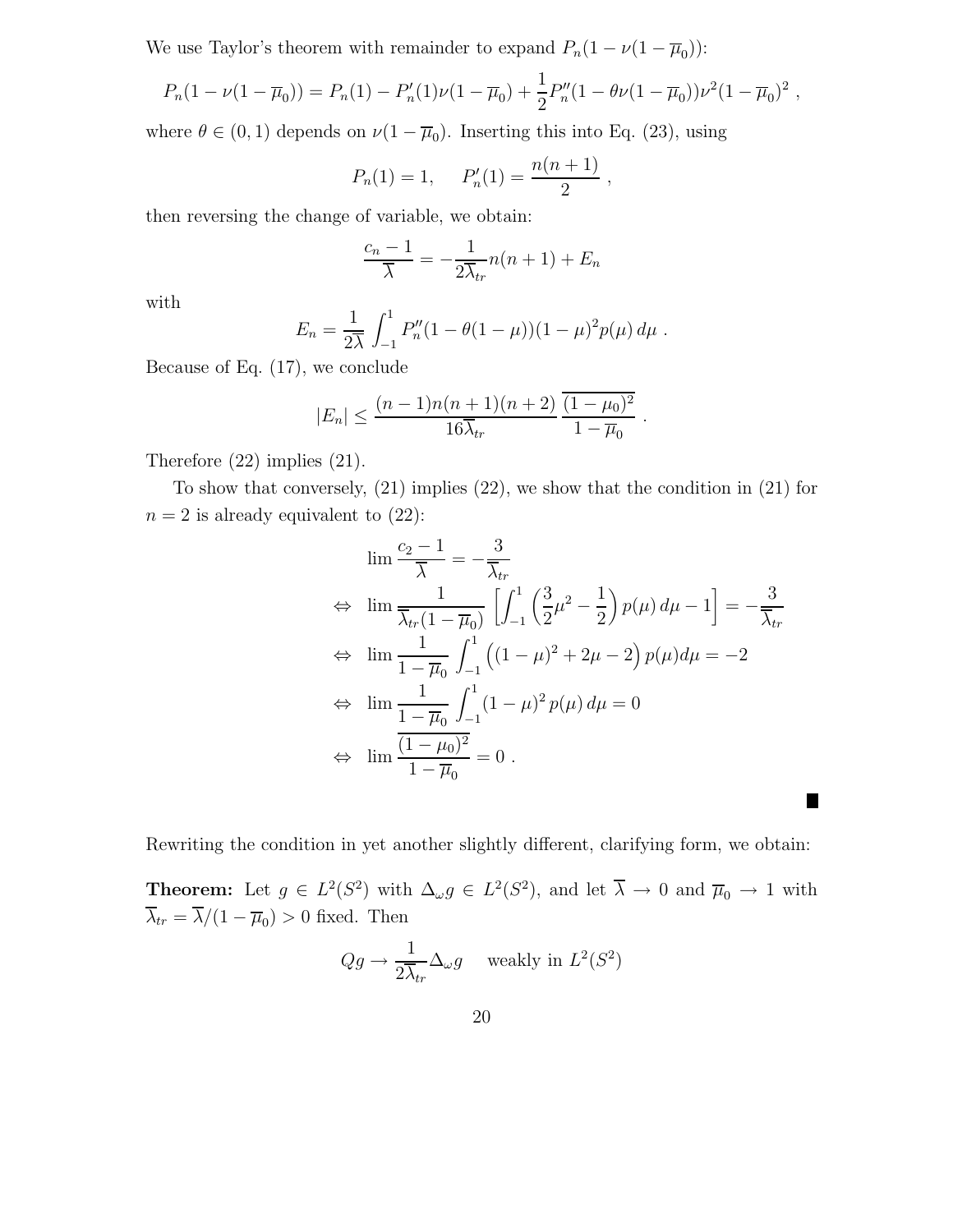if and only if

$$
\frac{\text{var}(\mu_0)}{1 - \overline{\mu}_0} \to 0 \tag{24}
$$

П

ш

**Proof:** Condition (24) is equivalent to (22) because

$$
\frac{\text{var}(\mu_0)}{1 - \overline{\mu}_0} + (1 - \overline{\mu}_0) = \frac{\overline{(\overline{\mu}_0 - \mu_0)^2}}{1 - \overline{\mu}_0} + (1 - \overline{\mu}_0) = \frac{\overline{(1 - \mu_0)^2}}{1 - \overline{\mu}_0} \tag{25}
$$

This theorem gives a necessary and sufficient condition for weak convergence of  $Qg$  to  $1/(2\overline{\lambda}_{tr})\Delta_{\omega}g$ . However, if stronger smoothness assumptions are imposed on g, it is not hard to prove that the condition in fact implies strong convergence in  $L^2(S^2)$ .

Finally we state and prove a lemma that implies that the difference between the Rutherford and Mott cross sections is not of large importance with regard to the question of validity of the Fokker-Planck approximation.

Lemma 7: Under the assumptions of Lemma 1,

$$
\frac{\text{var}(\mu_0)}{1 - \overline{\mu}_0} = O\left(\frac{1}{\ln(1/(1 - \overline{\mu}_0))}\right)
$$

as  $\eta \rightarrow 0$ .

Proof: Obviously

$$
\int_{-1}^{1} R(\mu) \frac{(1-\mu)^2}{(1+2\eta-\mu)^2} d\mu = O(1) .
$$

Since  $C(\eta) = O(\eta)$  (see the proof of Lemma 1), and using Eq. (25), we conclude

$$
var(\mu_0)=O(\eta).
$$

Combining this with Lemma 1,

$$
\frac{\text{var}(\mu_0)}{1-\overline{\mu}_0} = O\left(\frac{1}{\ln(1/\eta)}\right) .
$$

Lemma 1 implies that

$$
\ln(1/(1-\overline{\mu}_0)) = O(\ln(1/\eta)) ,
$$

and therefore Lemma 7 is proved.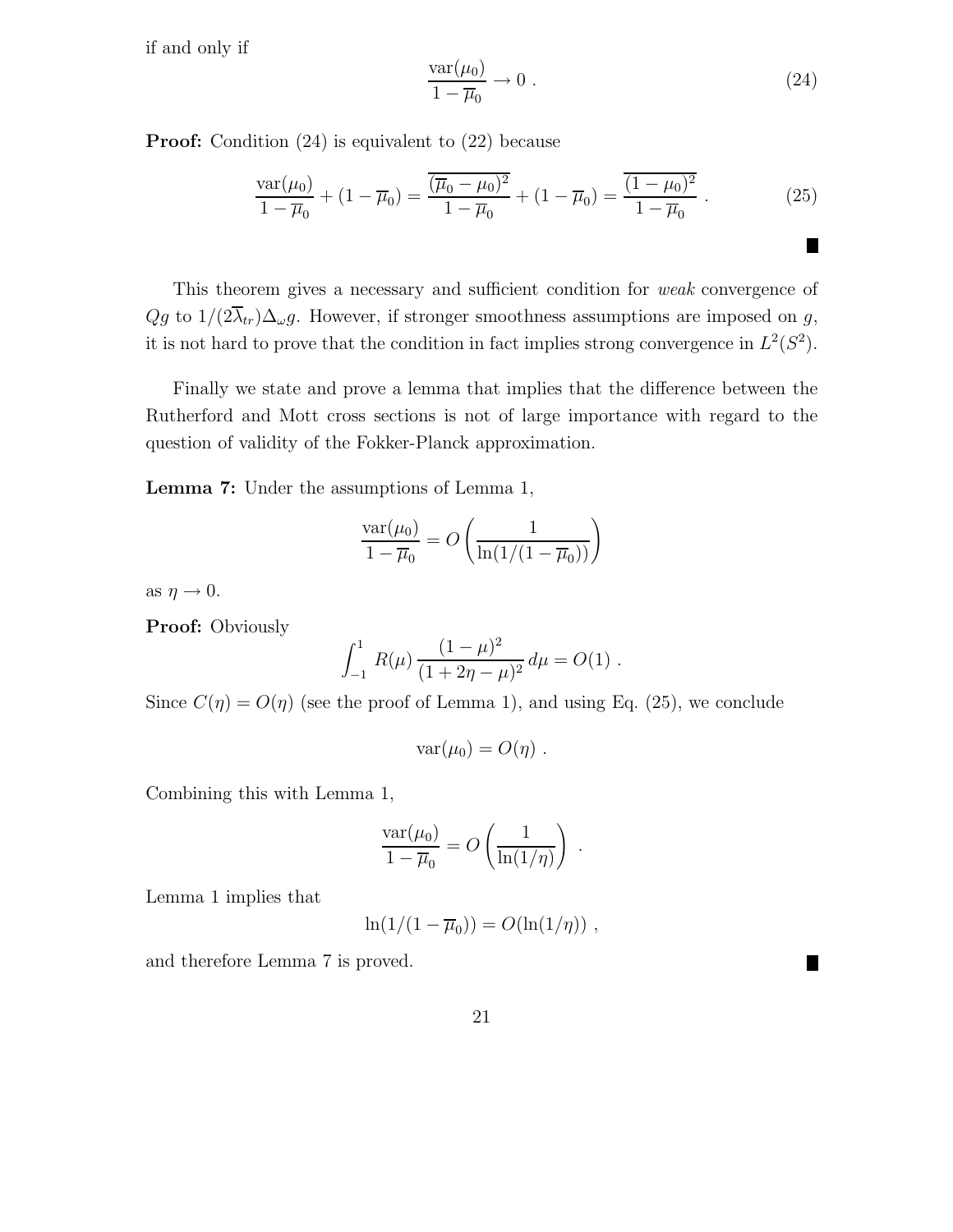Acknowledgments. We thank David Jette for reading the manuscript and making many helpful comments. C. B. was supported by NSF grant DMS-9204271. E. W. L. was supported by NSF grant ECS-9107725. Work on the paper was completed while C. B. was an academic visitor at the IBM T. J. Watson Research Center.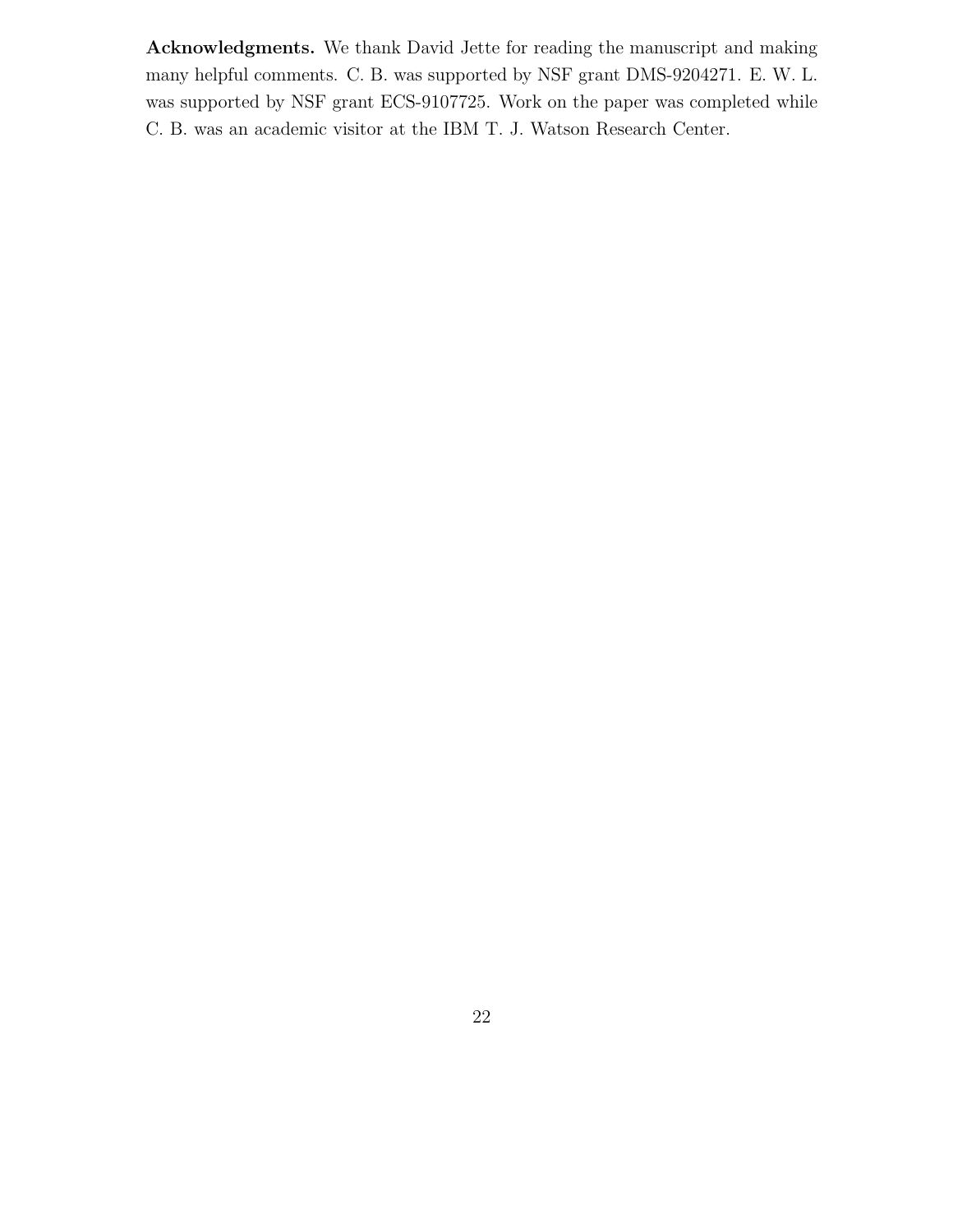| $1-\overline{\mu}_0$ | $\delta(\mu_0-\overline{\mu}_0)$ | scr. Rutherford | Henyey-Greenstein |
|----------------------|----------------------------------|-----------------|-------------------|
| $10^{-3}$            |                                  | 0.23            | 0.67              |
| $10^{-4}$            |                                  | 0.18            | 0.67              |
| $10^{-5}$            |                                  | 0.14            | 0.67              |
| $10^{-6}$            |                                  | 0.12            | 0.67              |
| $10^{-7}$            |                                  | 0.11            | 0.67              |

**Table I:**  $var(\mu_0)/(1 - \overline{\mu}_0)$ , the quantity that measures large-angle scattering and determines the accuracy of the Fokker-Planck approximation to leading order, for various values of  $1-\overline{\mu}_0$  and three differential scattering cross sections.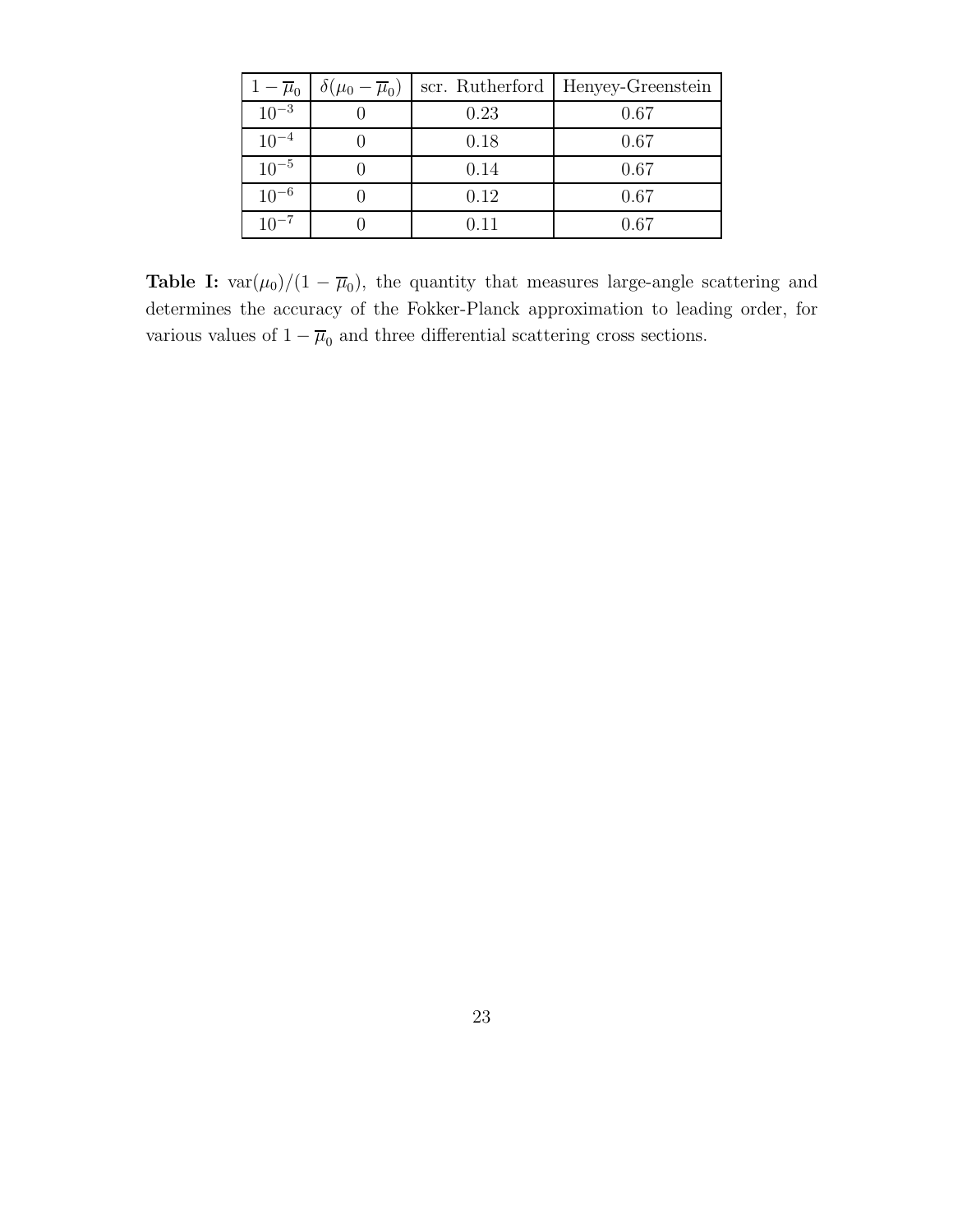| r      | Fermi   | Fokker-Planck | discrepancy |
|--------|---------|---------------|-------------|
| 0.0224 | 9.27    | 9.38          | $-1.2\%$    |
| 0.0671 | 8.23    | 8.29          | $-0.71%$    |
| 0.112  | 6.49    | 6.50          | $-0.094\%$  |
| 0.157  | 4.54    | 4.54          | $0.12\%$    |
| 0.201  | 2.83    | 2.87          | $-1.5\%$    |
| 0.246  | 1.56    | 1.66          | $-5.8\%$    |
| 0.291  | 0.765   | 0.884         | $-14%$      |
| 0.335  | 0.333   | 0.444         | $-25%$      |
| 0.380  | 0.129   | 0.212         | $-39\%$     |
| 0.425  | 0.0442  | 0.0994        | $-56\%$     |
| 0.470  | 0.0135  | 0.0453        | $-70%$      |
| 0.514  | 0.00364 | 0.0209        | $-83\%$     |

Table II: Profile of scalar density of a pencil beam, as a function of the distance r from the beam center, based on the Fermi and Fokker-Planck equations.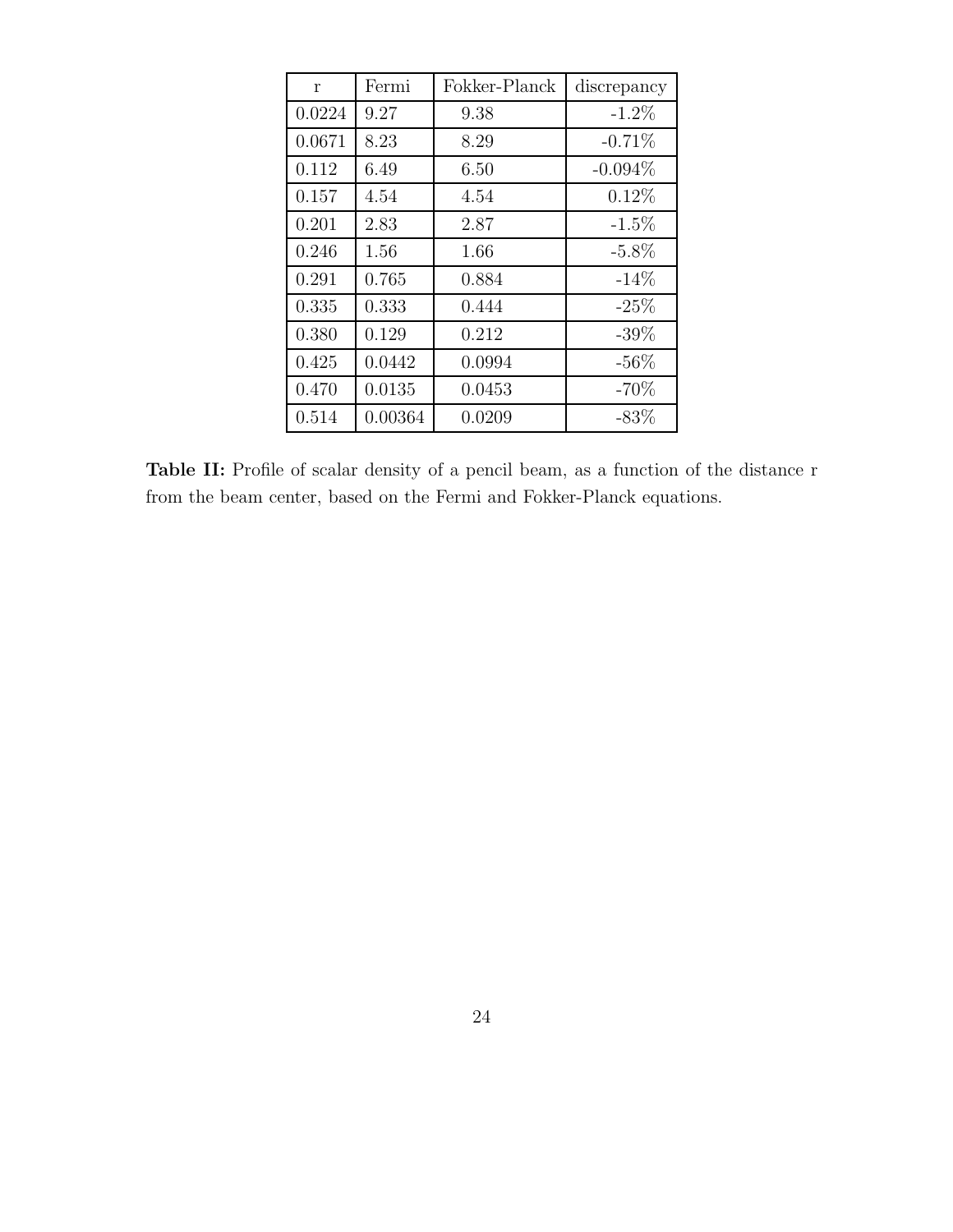| r      | Fokker-Planck | Boltzmann | discrepancy |
|--------|---------------|-----------|-------------|
| 0.0224 | 9.38          | 13.1      | $-28%$      |
| 0.0671 | 8.29          | 10.6      | $-22\%$     |
| 0.112  | 6.50          | 7.41      | $-12\%$     |
| 0.157  | 4.54          | 4.46      | 1.8%        |
| 0.201  | 2.87          | 2.38      | 21\%        |
| 0.246  | 1.66          | 1.17      | 42\%        |
| 0.291  | 0.884         | 0.556     | 59%         |
| 0.335  | 0.444         | 0.271     | 64\%        |
| 0.380  | 0.212         | 0.146     | 45\%        |
| 0.425  | 0.0994        | 0.0758    | 31\%        |
| 0.470  | 0.0453        | 0.0438    | $3.4\%$     |
| 0.514  | 0.0209        | 0.0289    | $-28\%$     |

Table III: Profile of scalar density of a pencil beam, as a function of the distance r from the beam center, based on the Fokker-Planck and linear Boltzmann equations.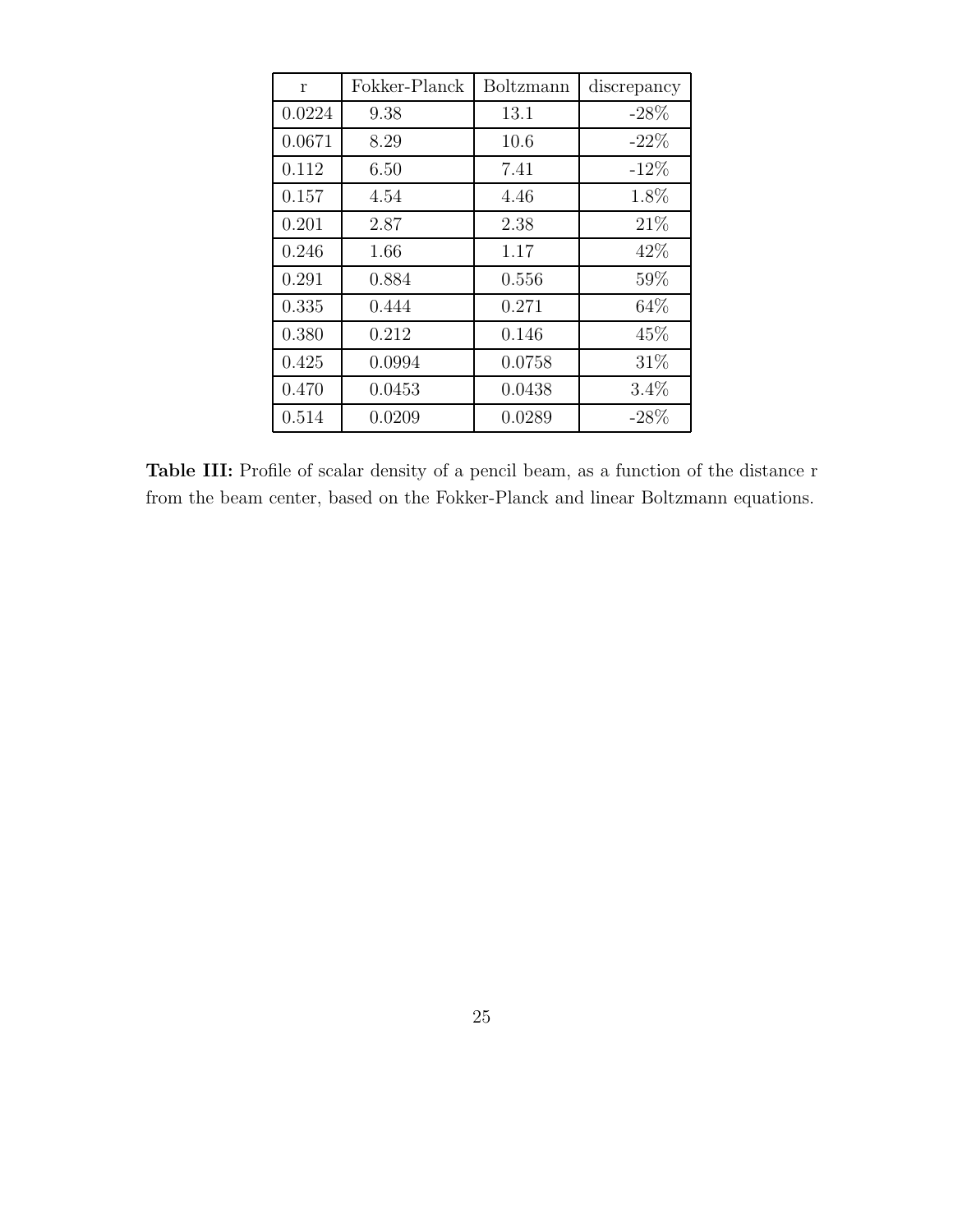## References

<sup>1</sup>S. C. Klevenhagen, *Physics of Electron Beam Therapy* (Adam Hilger Ltd., Bristol, 1985).

<sup>2</sup>S. C. Klevenhagen, Physics and Dosimetry of Therapy Electron Beams (Medical Physics Publishing, Madison, Wisconsin, 1993).

<sup>3</sup>S. Webb, *The Physics of Radiation Therapy* (Institute of Physics Publishing, Bristol and Philadelphia, 1993).

<sup>4</sup>K. R. Hogstrom, M. D. Mills, and P. R. Almond, "Electron beam dose calculations," Phys. Med. Biol. 26, 445 (1981).

<sup>5</sup>A. Brahme, "Current algorithms for computed electron beam dose planning," Radiotherapy and Oncology 3, 347 (1985).

<sup>6</sup>D. Jette, "Electron dose calculation using multiple-scattering theory. A. Gaussian multiple-scattering theory," Med. Phys. 15, 123 (1988).

<sup>7</sup>A. S. Shiu and K. R. Hogstrom, "Pencil beam redefinition algorithm for electron dose distributions," Med. Phys. 18, No. 1, 7 (1991).

<sup>8</sup>D. Jette, "Electron beam dose calculations," in A. R. Smith (ed.), Radiation Therapy Physics, 95–121 (Springer-Verlag, Berlin, 1995).

<sup>9</sup>C. X. Yu, W. S. Ge, and J. W. Wong, "A multiray model for calculating electron pencil beam distribution," Med. Phys. 15, 662 (1988).

 $10E$ . Fermi, quoted in B. Rossi and K. Greisen, "Cosmic ray theory," Rev. Mod. Phys. 13, 240 (1941).

 $11$ L. Eyges, "Multiple scattering with energy loss," Phys. Rev. **74**, 1534 (1948).

 $12$ I. Lax, A. Brahme, and P. Andreo, "Electron beam dose planning using Gaussian beams — Improved radial dose profiles," Acta Radiol. Oncol. Suppl. 364, 49 (1983).

<sup>13</sup>C. Börgers and E. W. Larsen, "The Fermi pencil beam approximation," in *Proceed*ings of International Conference on Mathematics and Computations, Reactor Physics, and Environmental Analyses, Portland, Oregon (April 30 – May 4, 1995).

 $14$  C. Börgers and E. W. Larsen, "Asymptotic derivation of the Fermi pencil beam approximation," Nucl. Sci. Eng. (in press).

<sup>15</sup>G. C. Pomraning, "The Fokker-Planck operator as an asymptotic limit," Math. Mod. and Meth. in Appl. Sci. 2, No. 1, 21 (1992).

 ${}^{16}$ C. Börgers and E. W. Larsen, "Fokker-Planck approximation of monoenergetic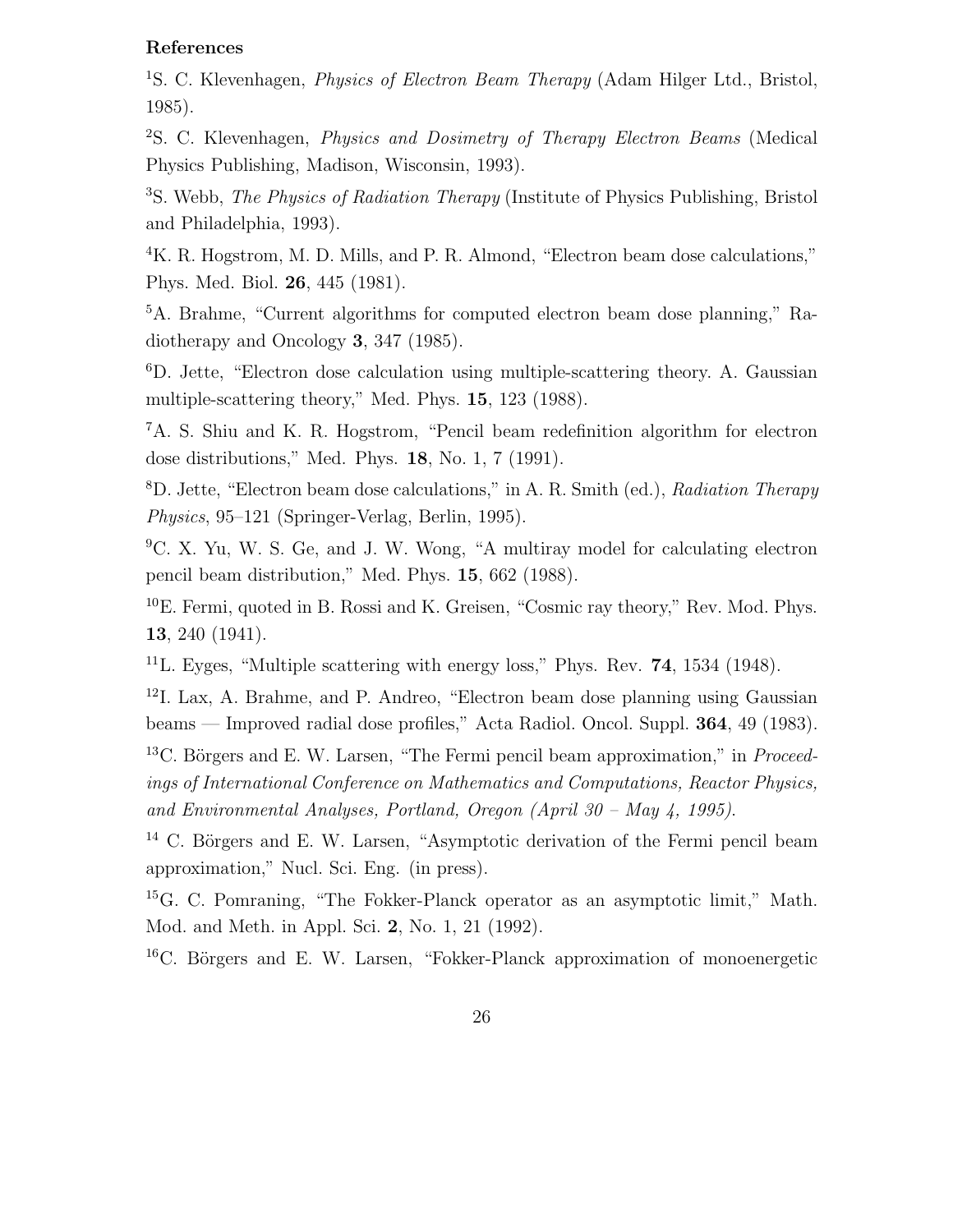transport processes," Trans. Am. Nucl. Soc. 71, 235–236 (1994).

<sup>17</sup>M. J. Berger, "Monte Carlo calculation of the penetration and diffusion of fast charged particles," in B. Adler, S. Fernbach, and M. Rotenberg (eds.), Methods in Computational Physics, Vol. I, 135–215 (Academic Press, New York 1963).

<sup>18</sup>M. Caro and J. Ligou, "Treatment of scattering anisotropy of neutrons through the Boltzmann-Fokker-Planck equation," Nucl. Sci. Eng. 83, 242 (1983).

<sup>19</sup>M. Landesman and J. E. Morel, "Angular Fokker-Planck decomposition and representation techniques," Nucl. Sci. Eng. 103, 1 (1989).

 $20^{\circ}$ C. D. Zerby and F. L. Keller, "Electron transport theory, calculations, and experiments," Nucl. Sci. Eng. 27, 190–218 (1967).

<sup>21</sup>L. Reimer, *Scanning Electron Microscopy* (Springer-Verlag, Berlin, 1985).

 $22$ ICRU, International Commission on Radiation Units and Measurements, Report No. 35: Radiation Dosimetry: Electron Beams with Energies Between 1 and 50 MeV (1984).

 $^{23}$ L. G. Henyey and J. L. Greenstein, "Diffuse radiation in the galaxy," Astrophys. J. 93, 70 (1941).

<sup>24</sup>S. T. Perkins, D. E. Cullen, and S. M. Seltzer, *Tables and Graphs of Electron*-Interaction Cross Sections from 10 eV to 100 GeV Derived from the LLNL Evaluated Electron Data Library (EEDL)  $Z=1-100$  (Lawrence Livermore National Laboratory, 1991).

 $^{25}$ G. Arfken, *Mathematical Methods for Physicists*, 3rd edition (Academic Presss, 1985).

<sup>26</sup>P. Degond and B. Lucquin-Desreux, "The Fokker-Planck asymptotics of the Boltzmann collision operator in the Coulomb case," Math. Mod. Meth. Appl. Sci. 2, No. 2, 167 (1992).

 $27E$ . W. Larsen, M. M. Miften, I. A. D. Bruinvis, and B. A. Fraass, "Electron dose calculations using the method of moments", in preparation.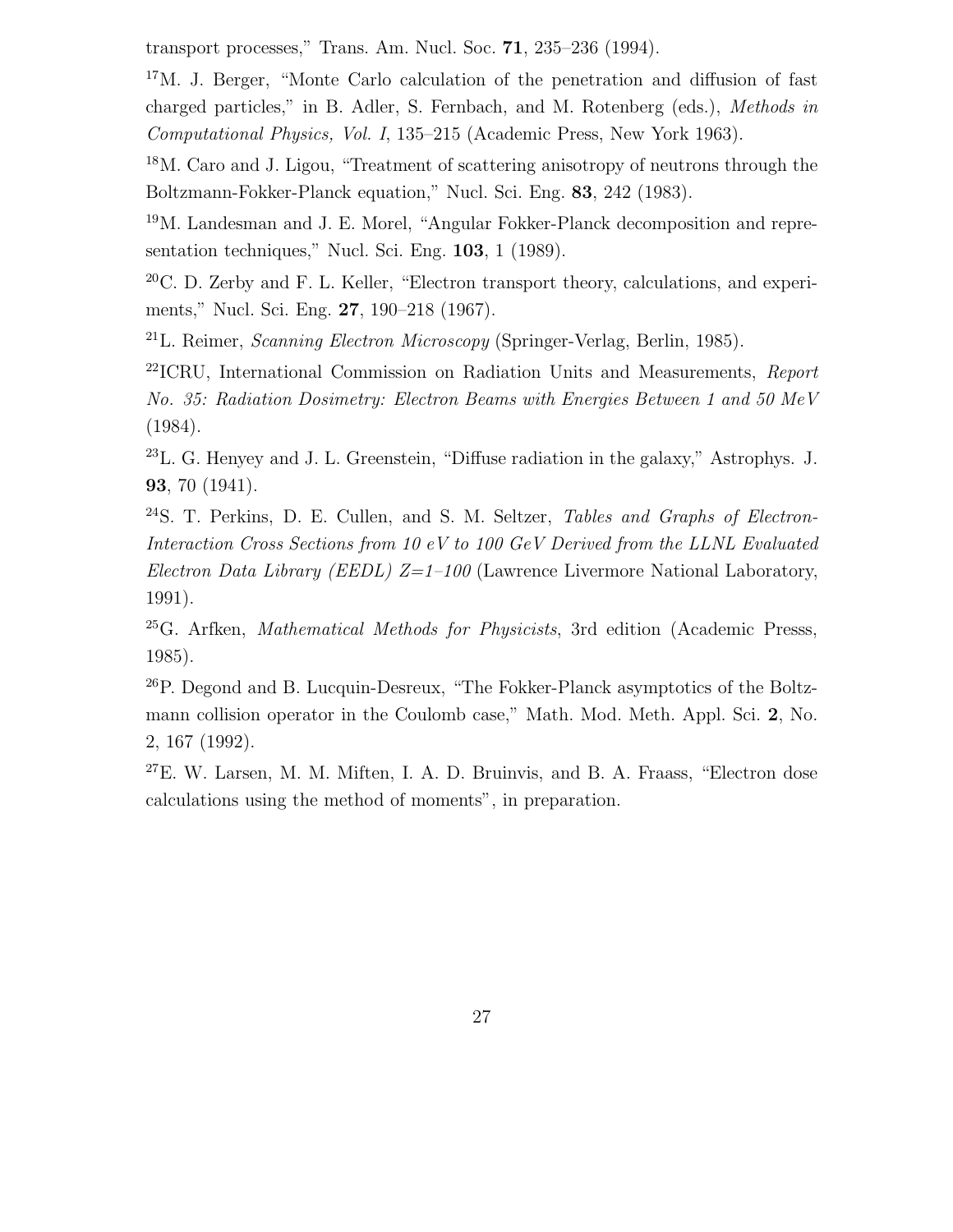## List of Figure captions

Figure 1: Pencil beam.

**Figure 2:** Definitions of  $\vartheta_0$  and  $\varphi_0$ .

Figure 3: Exit profile of pencil beam penetrating slab, computed using the Fermi  $({\cal C}^{\circ})$  and Fokker-Planck  $({\cal C}^+{\cal C})$  equations. Beam profiles (left column), percentage discrepancies between Fermi and Fokker-Planck results (middle column), and estimated standard deviations in the Fokker-Planck results as percentages of those results (right column). Different rows correspond to different degrees of accuracy in the Fokker-Planck computation.

Figure 4: Exit profile of pencil beam penetrating slab, computed using the Fokker-Planck equation ("+"), and the linear Boltzmann equation with screened Rutherford scattering ("∗"). Beam profiles (left column), percentage discrepancies between Fokker-Planck and Boltzmann results (middle column), and estimated standard deviations in the Boltzmann results as percentages of those results (right column). Different rows correspond to different initial seeds in the Monte Carlo simulation. Figure 5: Particle trajectories with screened Rutherford scattering.

Figure 6: Particle trajectories with Henyey-Greenstein scattering.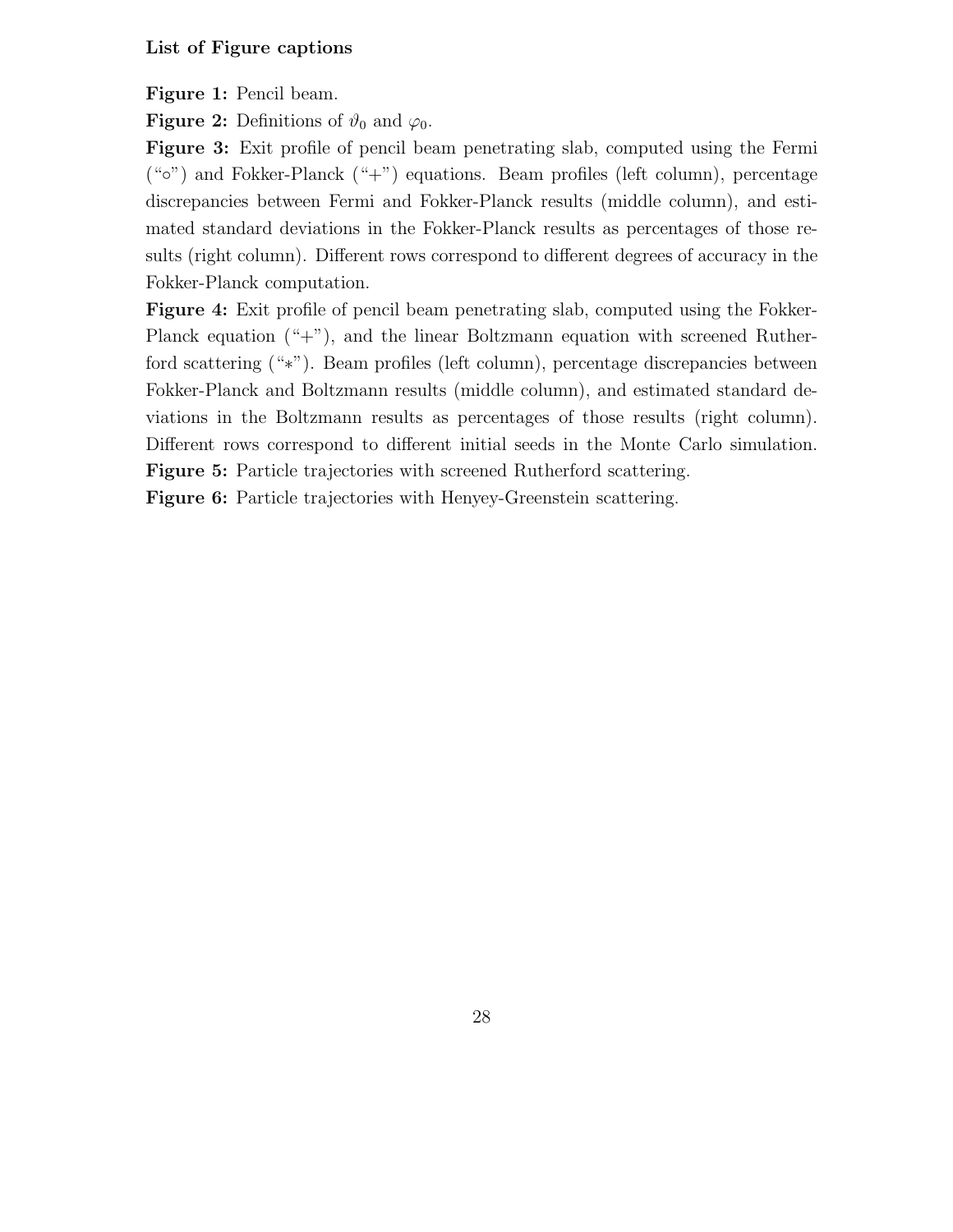Figure 1: Pencil beam.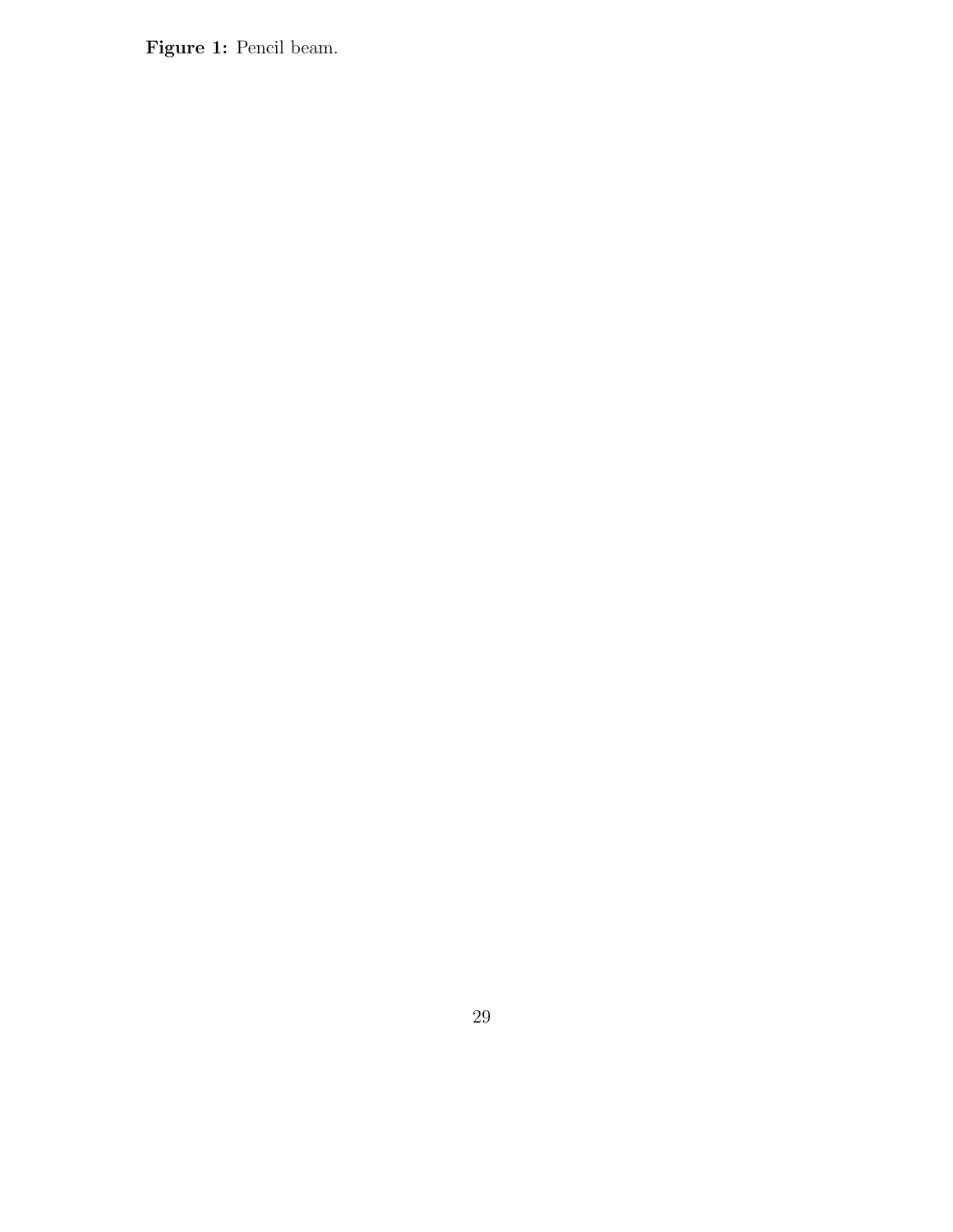**Figure 2:** Definitions of  $\vartheta_0$  and  $\varphi_0$ .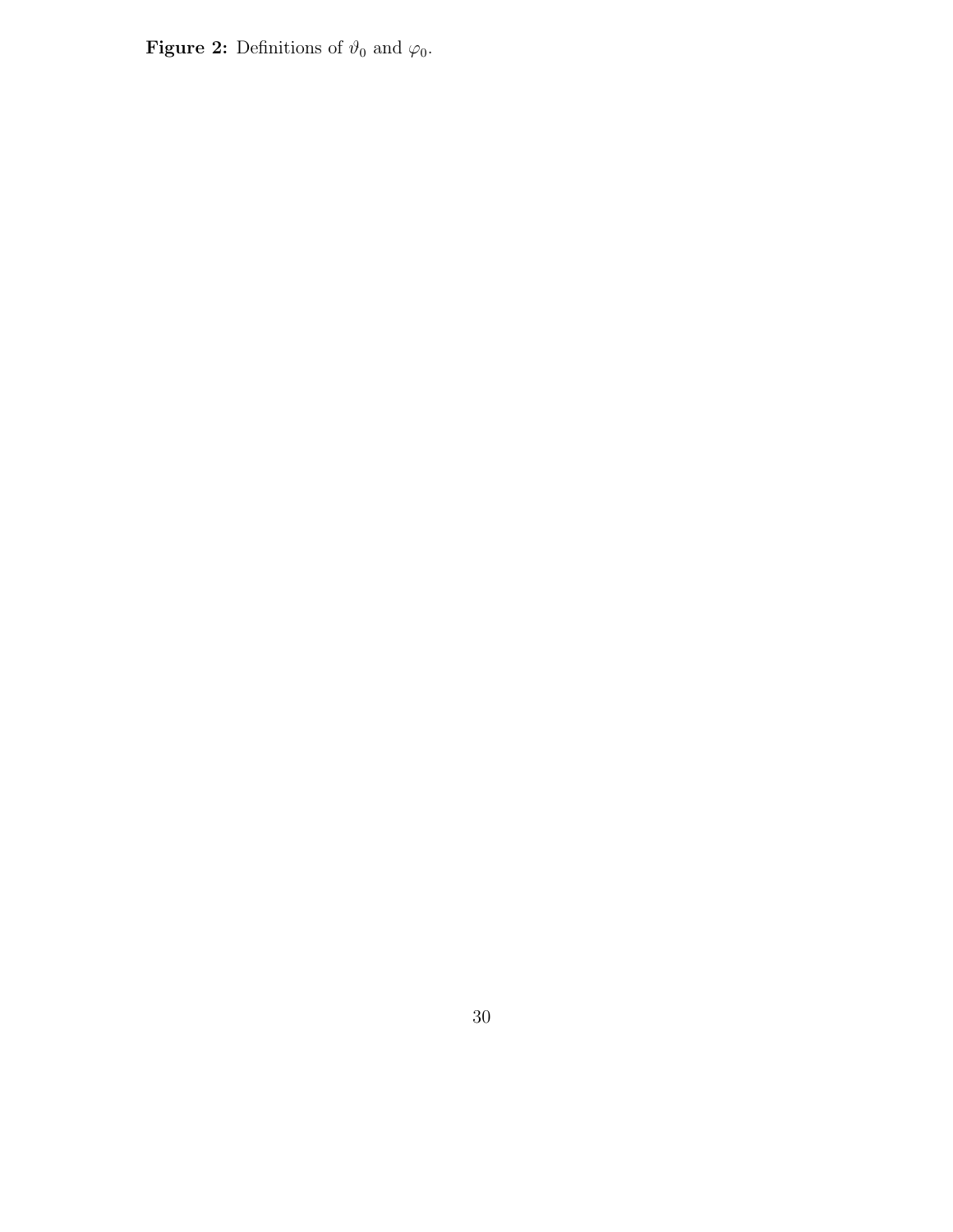Figure 3: Exit profile of pencil beam penetrating slab, computed using the Fermi  $({\cal L}^{\infty})$  and Fokker-Planck  $({\cal L}^{\infty})$  equations. Beam profiles (left column), percentage discrepancies between Fermi and Fokker-Planck results (middle column), and estimated standard deviations in the Fokker-Planck results as percentages of those results (right column). Different rows correspond to different degrees of accuracy in the Fokker-Planck computation.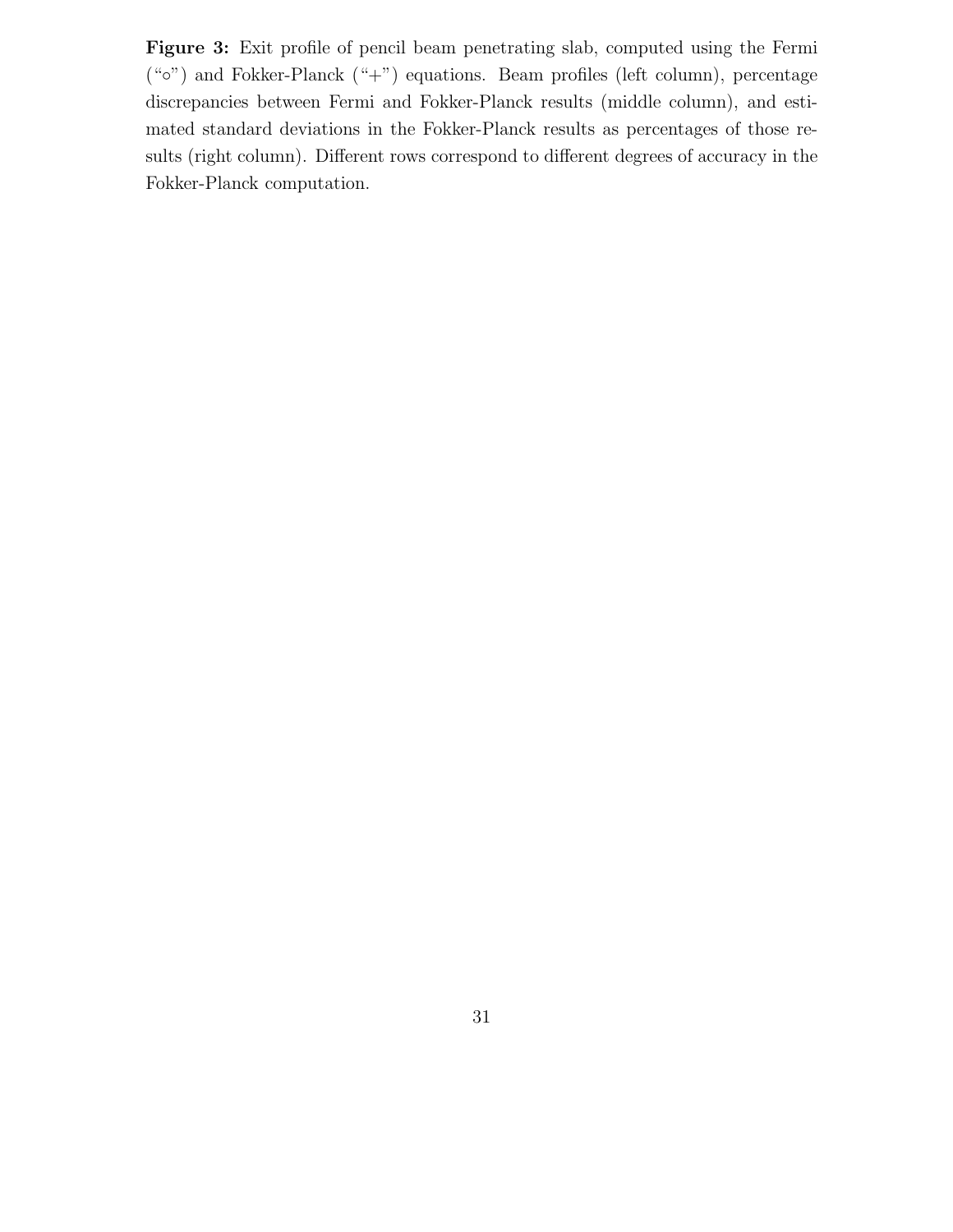Figure 4: Exit profile of pencil beam penetrating slab, computed using the Fokker-Planck equation ("+"), and the linear Boltzmann equation with screened Rutherford scattering ("∗"). Beam profiles (left column), percentage discrepancies between Fokker-Planck and Boltzmann results (middle column), and estimated standard deviations in the Boltzmann results as percentages of those results (right column). Different rows correspond to different initial seeds in the Monte Carlo simulation.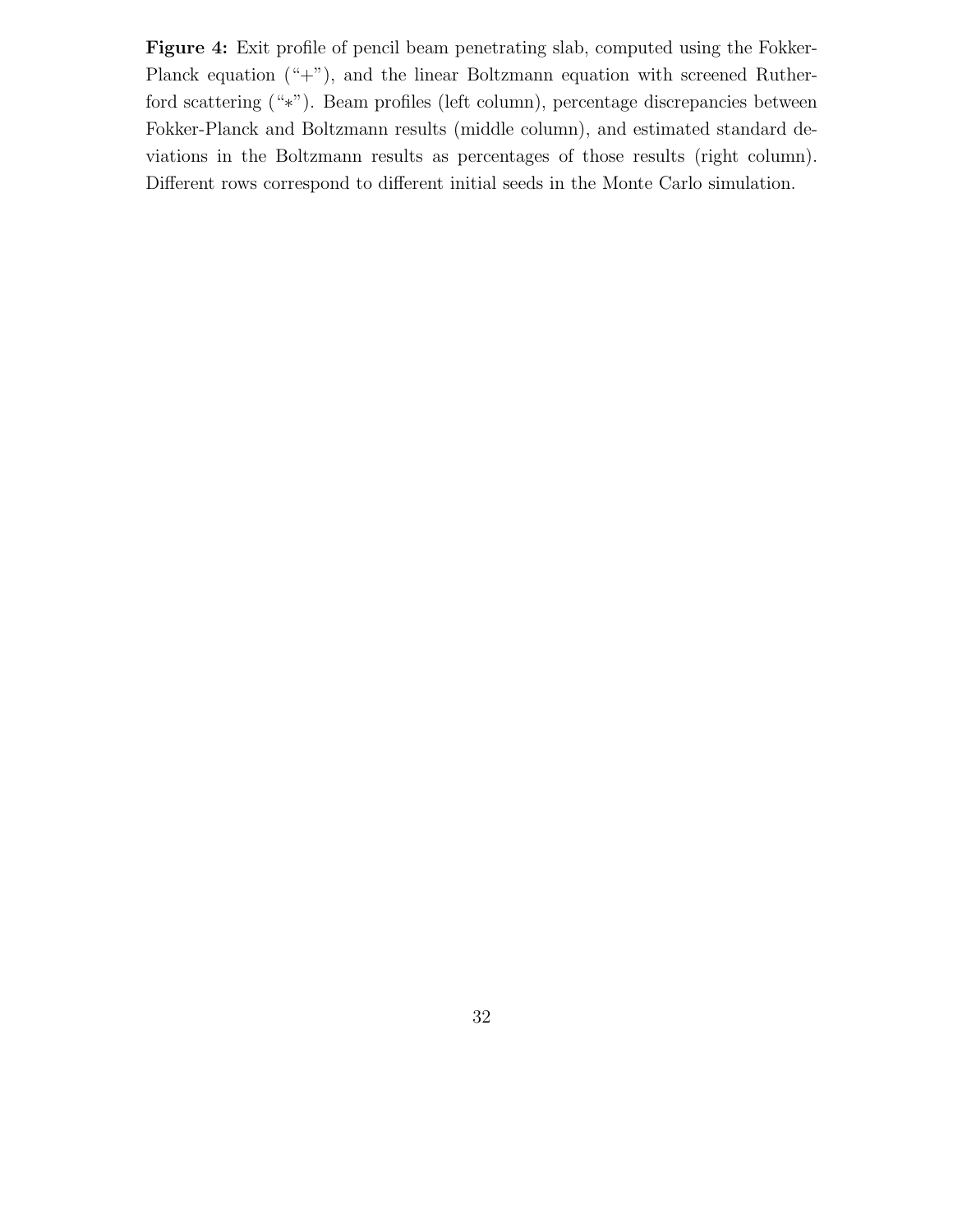Figure 5: Particle trajectories with screened Rutherford scattering.